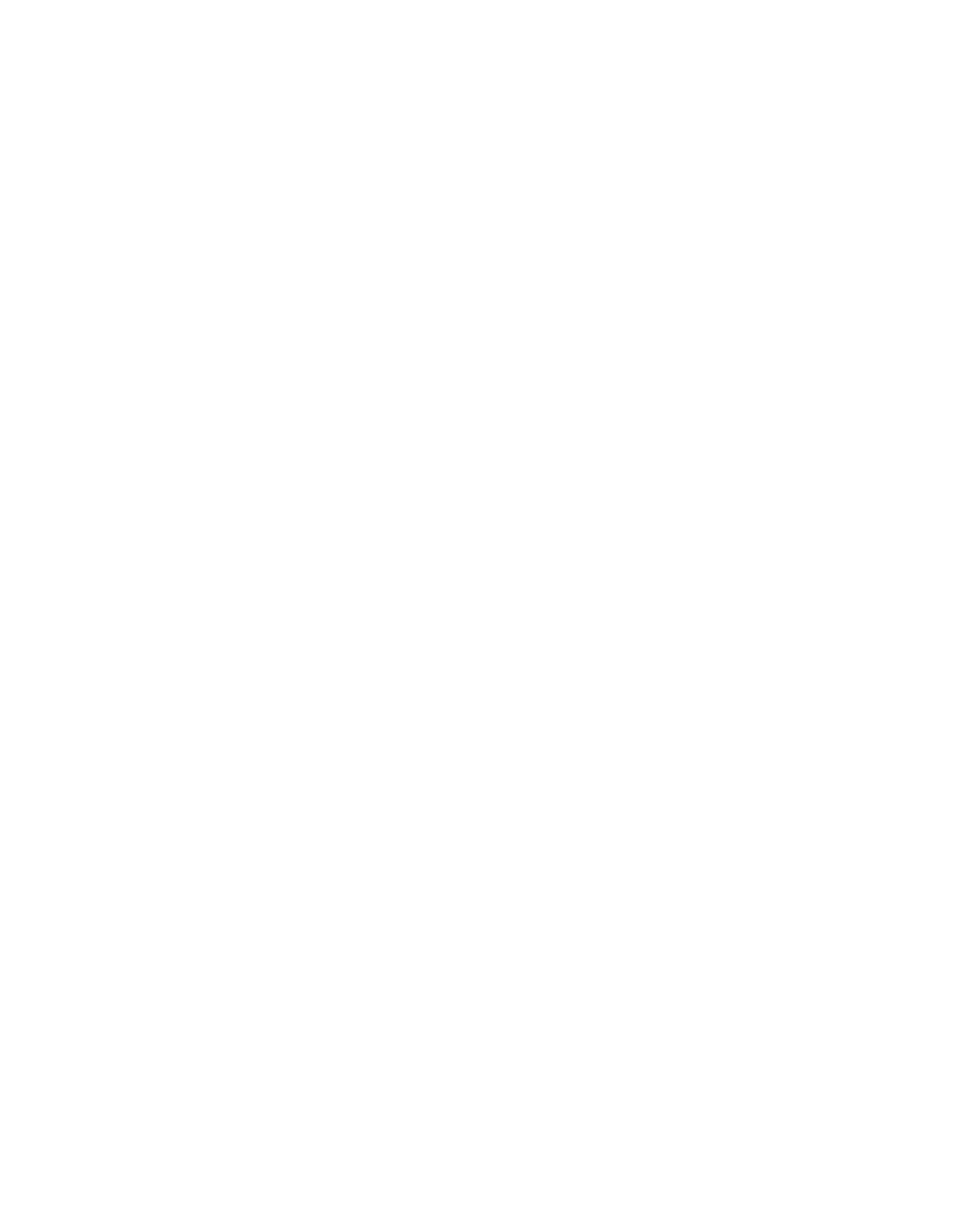# <span id="page-2-5"></span>Foreword from the Honourable Carole James, Minister of Finance and Deputy Premier

The impact of money laundering in British Columbia can be seen in every corner of our province: driving up the cost of goods, affecting business competitiveness, eroding the trust in our economy and institutions, and facilitating criminal activities such as drug trafficking that is responsible for the many opioid-related deaths in this province<sup>[1](#page-2-0)</sup>.

Two Reports by Peter German found evidence that the proceeds of crime are being laundered in many sectors in B.C. including through casinos, the sales of luxury vehicles and real estate purchases.<sup>[2](#page-2-1)</sup> The Expert Panel on Money Laundering in BC Real Estate estimated that \$7.4 billion was laundered in B.C. in 2018, enough to have inflated housing prices by almost 5%.<sup>[3](#page-2-2)</sup> As the very nature of money laundering is grounded in secrecy, these are conservative estimates and it is possible that the real numbers are much higher.

When the price of real estate grows because of the influx of dirty money, it pushes costs above what local incomes can support. From the young family struggling to purchase a home to the small businesses unable to attract talented employees, everyone is affected by money laundering.

Our work to stamp out money laundering is limited by a lack of data, including information on beneficial ownership in corporations and in real estate. That's why the Expert Panel has made several recommendations to improve data collection and data sharing — including Recommendation 5, which suggests consultation on a full corporate beneficial ownership registry consistent with best practices.<sup>[4](#page-2-3)</sup>

In 2017, the provincial, territorial and federal Finance Ministers committed to improving transparency for the beneficial ownership of business corporations in Canada. To prevent misuse of corporations for criminal purposes such as money laundering, corruption, terrorist-financing and tax evasion, the Finance Ministers agreed to:

- 1) eliminate bearer shares, and
- 2) require corporations formed in Canada to maintain a list of beneficial owners within their corporate records office that is available to law enforcement, tax authorities and other regulators.[5](#page-2-4)

In May 2019, the B.C. government delivered on this commitment by passing Bill 24, the *Business Corporations Amendment Act, 2019*, becoming one of three Canadian jurisdictions requiring corporations to keep records of beneficial owners in their corporate records office.

<span id="page-2-1"></span><span id="page-2-0"></span> <sup>1</sup> Expert Panel on Money Laundering in BC Real Estate, *Combatting Money Laundering in BC Real Estate*, page 1. <sup>2</sup> Peter M. German, *Dirty Money: An Independent Review of Money Laundering in Lower Mainland Casinos conducted for the Attorney General of British Columbia*, March 31, 2018, and *Dirty Money – Part 2: Turning the Tide – An Independent Review of Money Laundering in B.C. Real Estate, Luxury Vehicle Sales & Horse Racing*, March 31, 2019.

<span id="page-2-3"></span><span id="page-2-2"></span><sup>&</sup>lt;sup>3</sup> Expert Panel on Money Laundering in BC Real Estate, Combatting Money Laundering in BC Real Estate, page 48.<br><sup>4</sup> Expert Panel on Money Laundering in BC Real Estate, Combatting Money Laundering in BC Real Estate, page 7

<span id="page-2-4"></span>[https://www.fin.gc.ca/n17/data/17-122\\_4-eng.asp](https://www.fin.gc.ca/n17/data/17-122_4-eng.asp)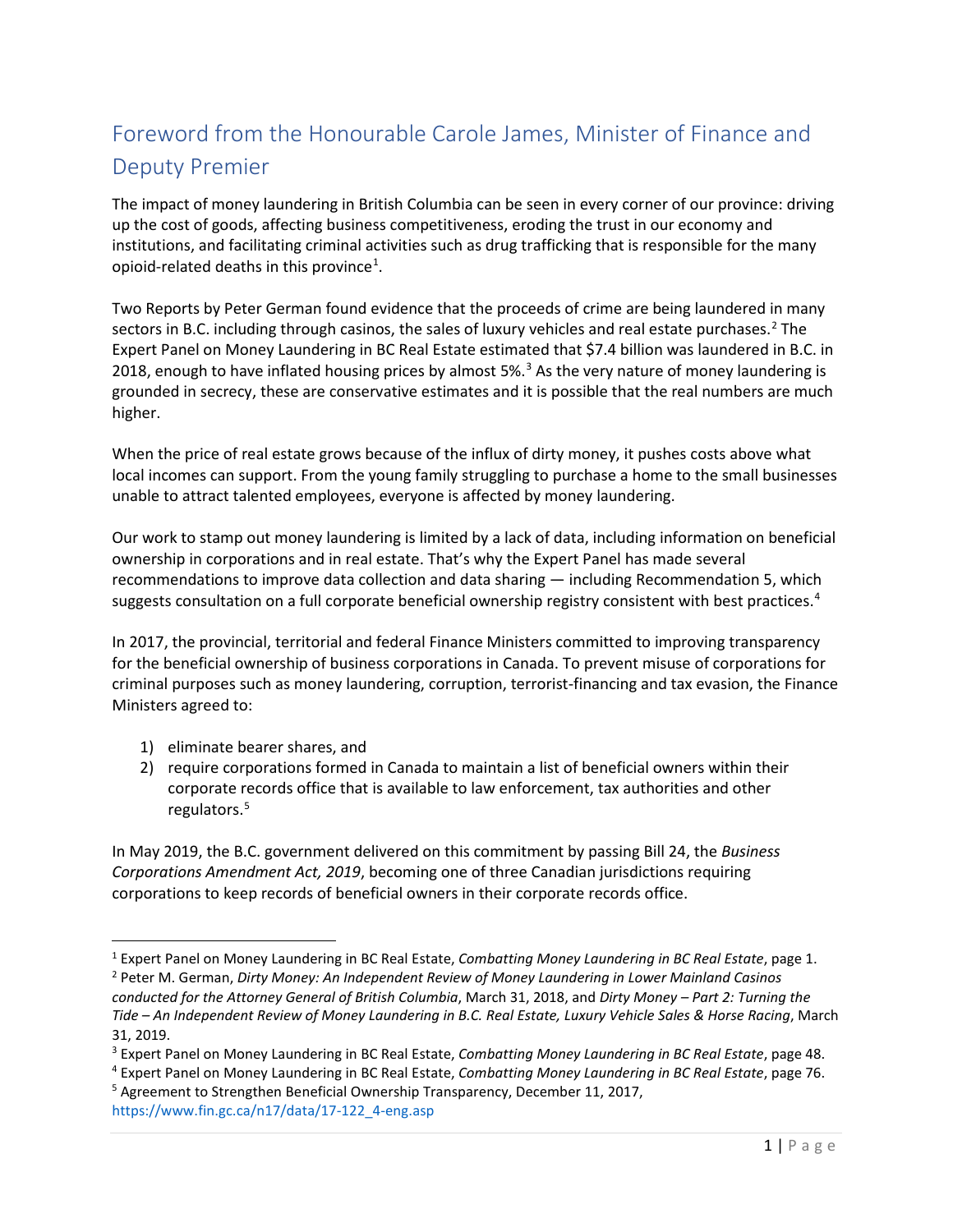In addition to pressures in B.C., there has been an increased push for greater transparency of corporate entities across the globe. Many countries have moved forward with publicly accessible government registries of beneficial ownership of companies. In particular, the European Union is requiring 31 European Countries to implement publicly accessible government registries by January 10, 2020.

B.C. added to this global momentum last spring with the successful passing of the *Land Owner Transparency Act*, which establishes the world's first public registry of beneficial ownership in real estate. In June of this year, I committed to initiate consultations to increase beneficial ownership transparency of companies along with my provincial, territorial and federal counterparts.<sup>[6](#page-3-0)</sup>

Our next step is to consider how transparency for the beneficial ownership of companies will look in the future, and I want to hear from you. The following paper sets out potential policy changes and discussion questions regarding a potential government-maintained registry of company beneficial ownership.

We want to know how this potential registry may impact you or your business, and your comments will help make this registry as effective as possible. As a result, the registry will help give tax auditors, law enforcement agencies and federal and provincial regulators the information they need to conduct their investigations. It will also help those government agencies to crack down on tax frauds and those engaged in money laundering.

I want to thank you in advance for engaging with us as we work to end tax evasion and hidden ownership in British Columbia. I look forward to hearing your thoughts and ideas on this potential registry of company beneficial ownership.

Sincerely,

Ceanale Dames

Carole James Minister of Finance and Deputy Premier

<span id="page-3-0"></span> $6$  Joint Statement – federal, provincial and territorial governments working together to combat money laundering and terrorist financing in Canada, June 14, 2019 – [https://www.fin.gc.ca/n19/19-065-eng.asp.](https://www.fin.gc.ca/n19/19-065-eng.asp)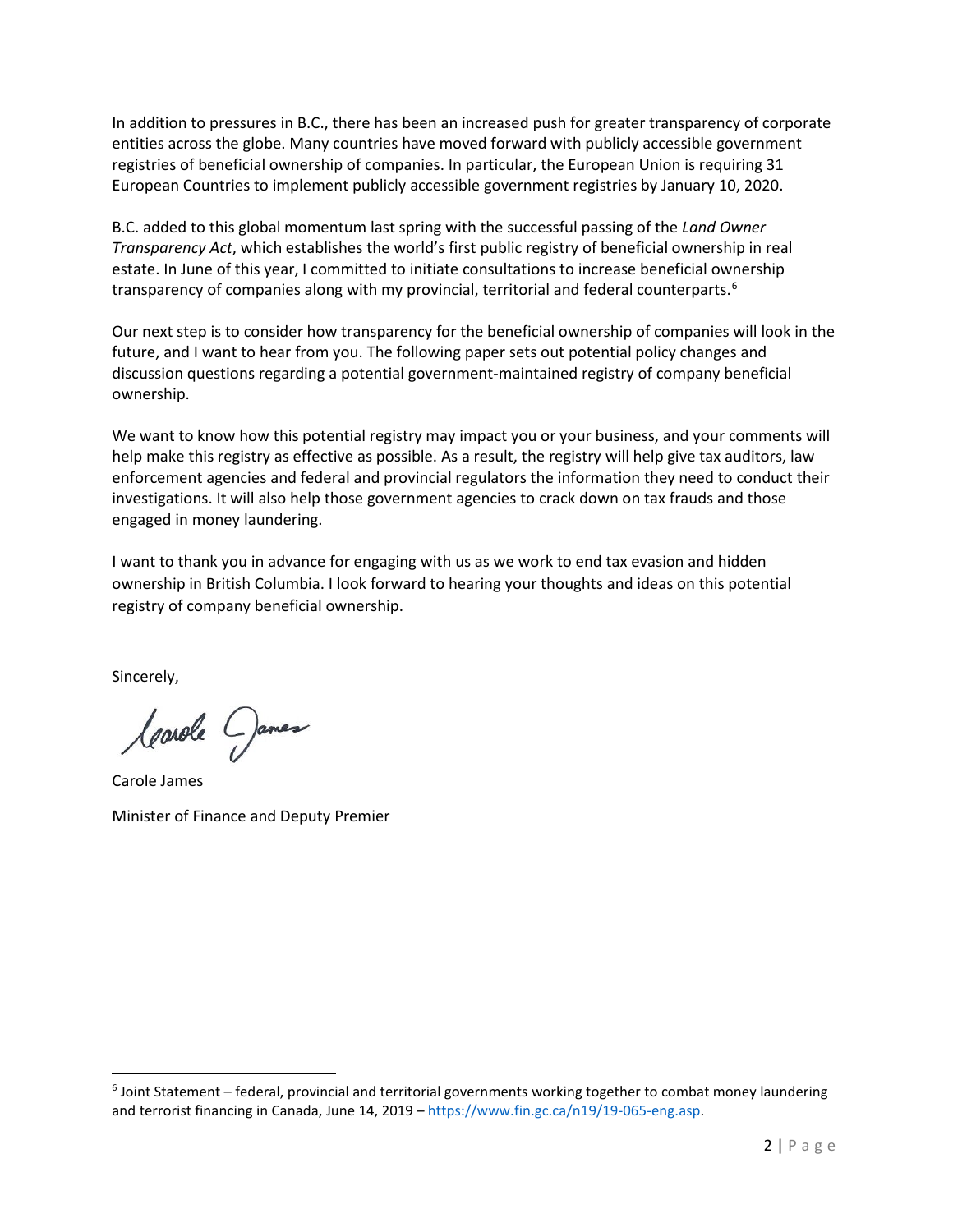### <span id="page-4-0"></span>How to Participate

This paper is provided for public discussion and comment.

Comments on the paper are open until the end of the day, March 27, 2020 and should be directed, in electronic form to B[CABO@gov.bc.ca or](mailto:BCABO@gov.bc.ca?subject=BCA%20Beneficial%20Ownership%20Consultation) mailed to:

Attn: Policy and Legislation Division BCA Beneficial Ownership Ministry of Finance PO Box 9418 Stn Prov Govt Victoria B.C. V8W 9V1

Similarly, should you have any questions about the issues raised in this consultation, please send them to the above address and a member of the Financial Real Estate Data Analytics Branch team will contact you.

#### <span id="page-4-1"></span>Public Nature of Consultation Process

The Ministry of Finance will share comments it receives with other branches of government, specifically the Corporate Registrar, who is responsible for the administration of the corporate registry and the Land Title and Survey Authority, who is responsible for the administration of the land owner transparency register.

Freedom of information legislation may require that responses be made available to members of the public who request access.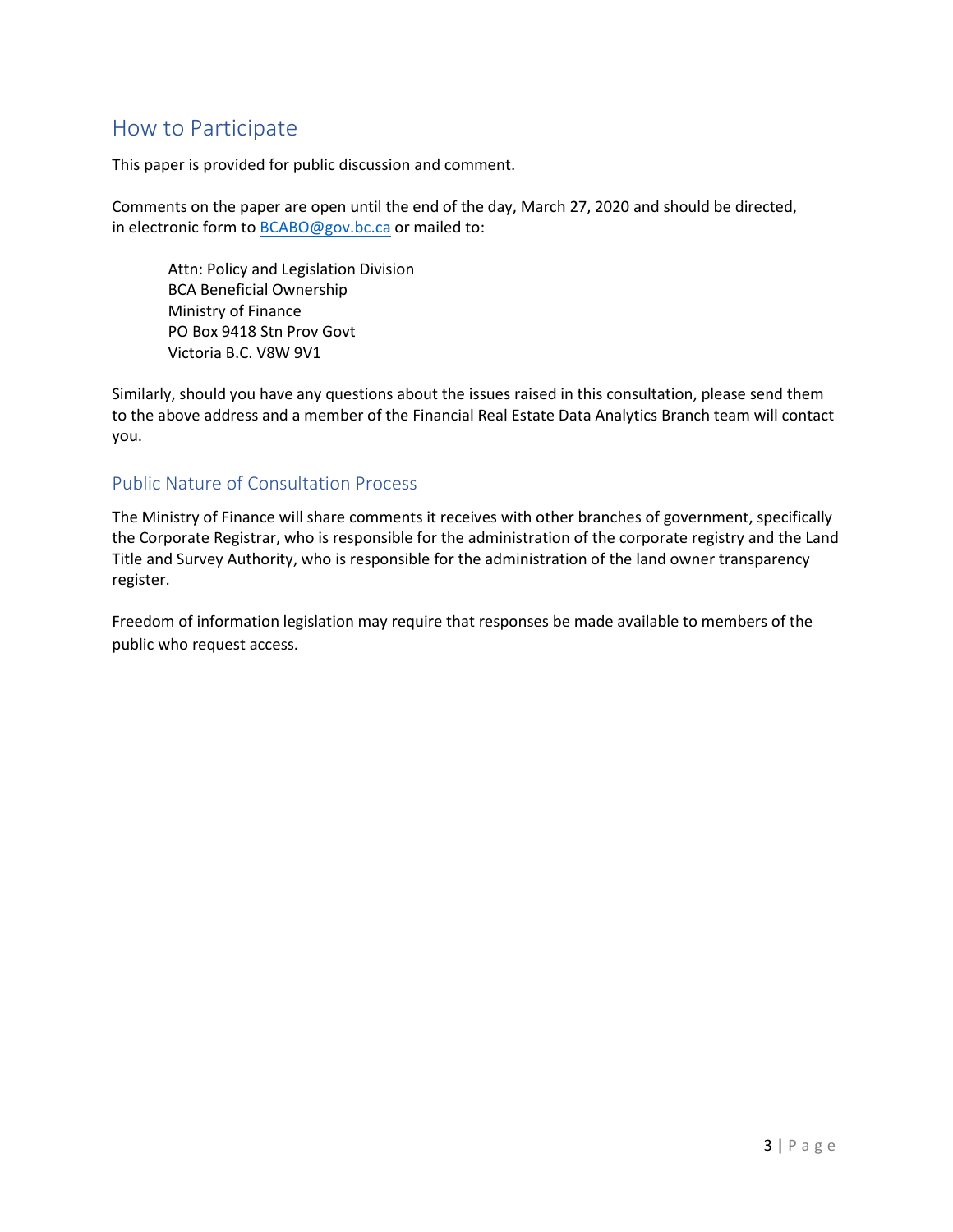## Contents

| Foreword from the Honourable Carole James, Minister of Finance and Deputy Premier 1                  |
|------------------------------------------------------------------------------------------------------|
|                                                                                                      |
|                                                                                                      |
|                                                                                                      |
| What is Beneficial Ownership and Why is it Important for Anti-Money Laundering? 5                    |
|                                                                                                      |
|                                                                                                      |
|                                                                                                      |
|                                                                                                      |
|                                                                                                      |
|                                                                                                      |
|                                                                                                      |
|                                                                                                      |
|                                                                                                      |
|                                                                                                      |
|                                                                                                      |
|                                                                                                      |
|                                                                                                      |
|                                                                                                      |
|                                                                                                      |
|                                                                                                      |
|                                                                                                      |
|                                                                                                      |
|                                                                                                      |
|                                                                                                      |
| Appendix 2 - Information Required in the B.C. Private Company's Transparency Register  21            |
|                                                                                                      |
| Penalties Related to the Filing of a Transparency Report with the Land Title and Survey Authority 21 |
|                                                                                                      |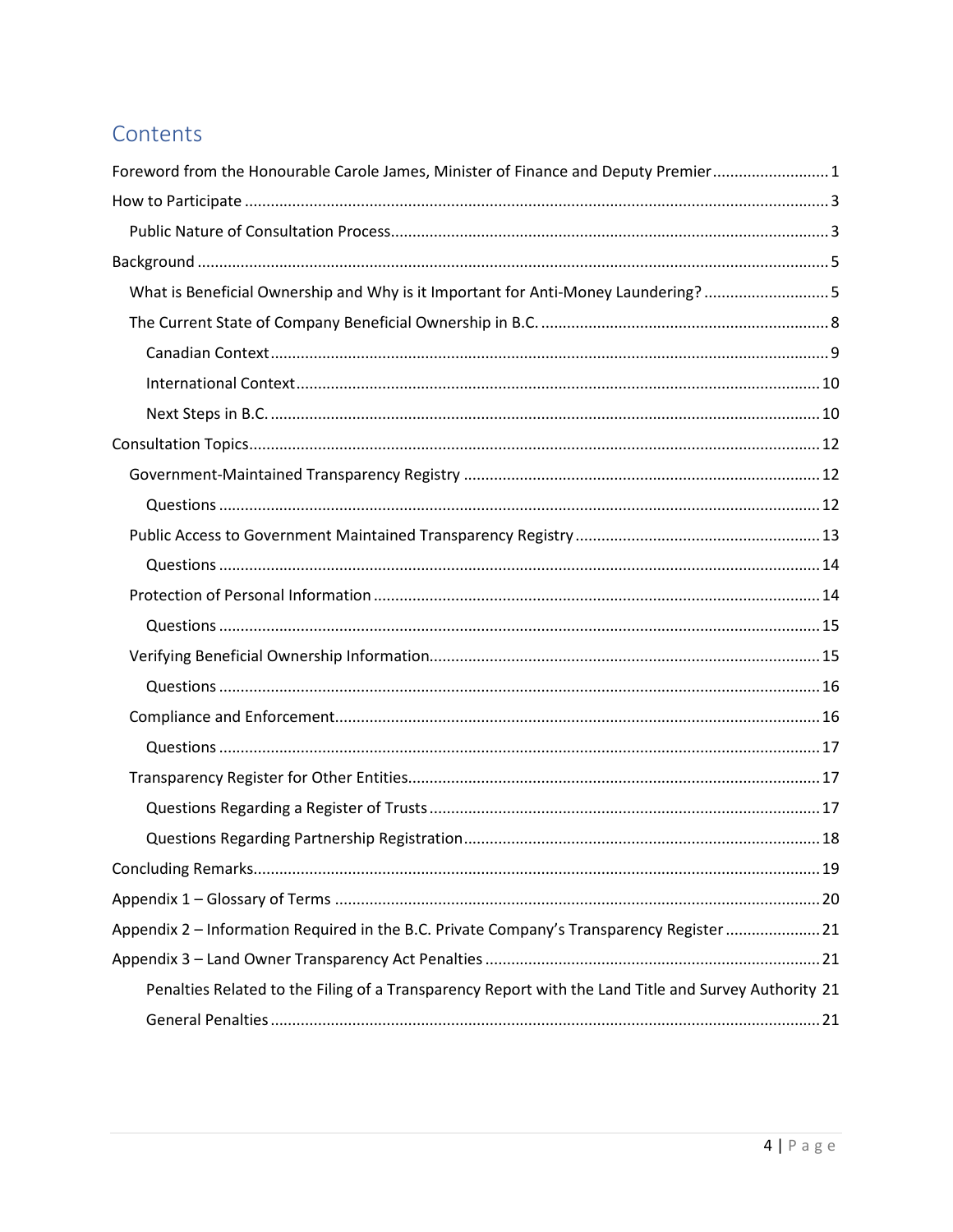## <span id="page-6-0"></span>Background

#### <span id="page-6-1"></span>What is Beneficial Ownership and Why is it Important for Anti-Money Laundering?

Transparency of beneficial ownership is concerned with identifying the true or ultimate owner or controller of a company. The Financial Action Task Force (FATF), an intergovernmental organization of which Canada is a founding member, defines the beneficial owner as follows:

Beneficial owner refers to the natural person(s) who ultimately owns or controls a legal entity and/or the natural person on whose behalf a transaction is being conducted. It also includes those persons who exercise ultimate effective control over a legal person or arrangement.

Reference to "ultimately owns or controls" and "ultimate effective control" refer to situations in which ownership/control is exercised through a chain of ownership or by means of control other than direct control.<sup>[7](#page-6-2)</sup>

Companies are currently required to keep information of their legal owners, the shareholders, in the company's central securities register. However, that information does not always provide enough information to determine the persons described by FATF's definition above. For instance, the beneficial owner(s) may differ from the legal owner(s) due to:

- one shareholder having sufficient power (shares) to guide the decision making of the company more so than the others,
- the shareholder may be holding the shares on behalf or for the benefit of another through a trust, agency or nominee relationship, or
- the shareholders may themselves be companies who take direction from their shareholders.

The last-mentioned situation is a common situation referred to as a holding company arrangement often established as an added precaution to protect the owner's personal assets and to allow tax, business and succession planning.

<span id="page-6-2"></span><sup>7</sup> *FATF Guidance, Transparency and Beneficial Ownership*, Financial Action Task Force, at page 8 Box 1; see also the glossary in the *FATF Recommendations*. Definition has been amended with "legal entity" replacing "customer" for clarity in this context. FATF uses "customer" in that definition as many of the FATF recommendations are aimed at the requirements of financial institutions, including the recommendation that financial institutions identify the beneficial owners of their customers.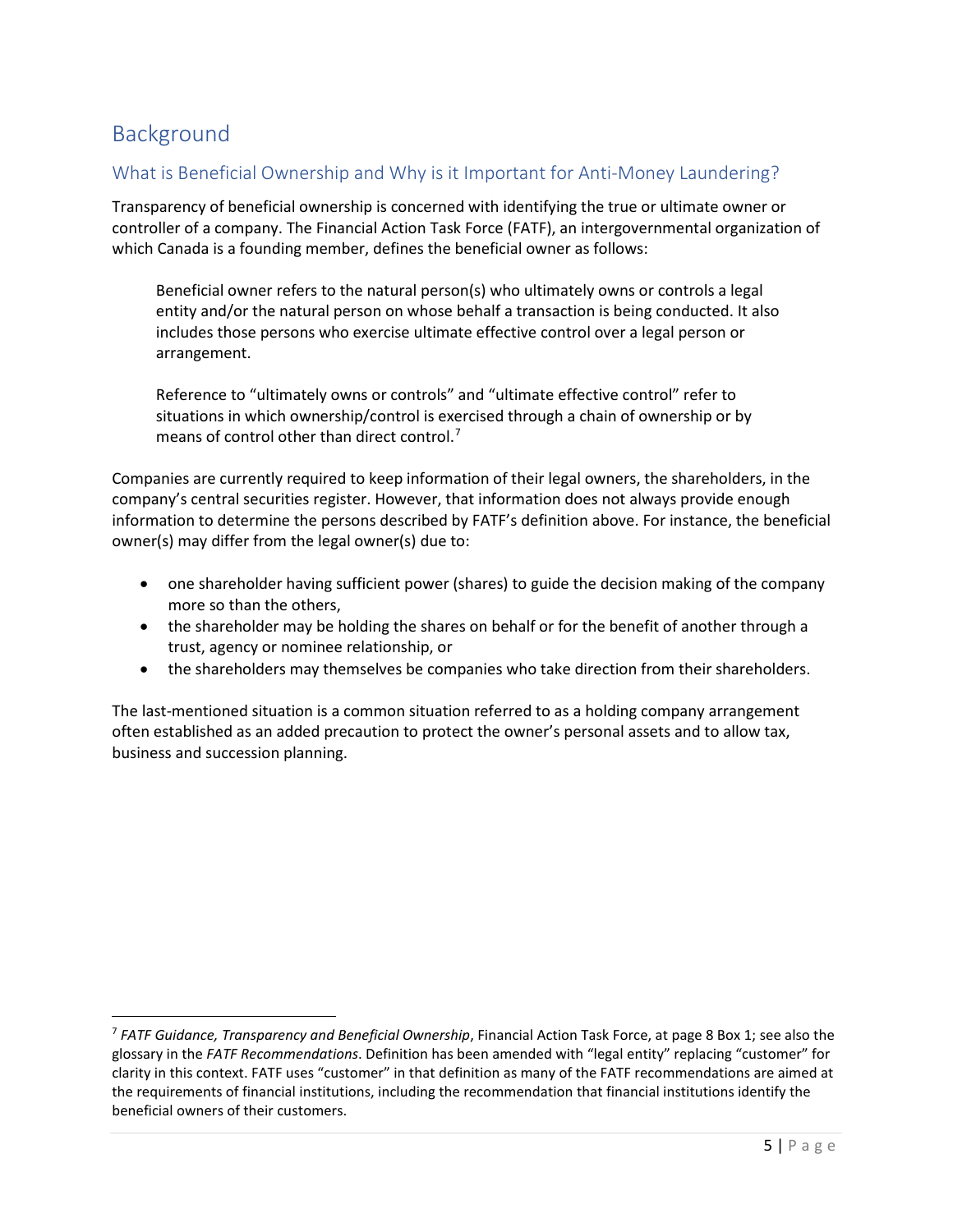Visually, the structure would look as follows:



In this case, Holding Company is the legal owner of Gold Wrench while Natural Person, is the beneficial owner of Gold Wrench.

Such arrangements are legitimate and regularly created for normal business purposes. However, such a structure also largely obscures the ultimate owner and decision maker of Gold Wrench.<sup>[8](#page-7-0)</sup> Without beneficial ownership information to complete the picture, it is difficult to distinguish between legitimate business structures such as Gold Wrench's and those designed to facilitate money laundering – money launderers are deliberately exploiting this fact.

As highlighted by the provincially appointed Expert Panel on Money Laundering in BC Real Estate, which was released on May 9, 2019, the ultimate goal of money laundering is to make the proceeds of crime appear to be from legitimate sources. Money laundering is comprised of three steps each dependent on anonymity to succeed:

**Placement** – The process of moving the criminal proceeds into the financial system.

**Layering & Justification** –

**Layering**: The process of moving criminal proceeds already placed in the financial system away from the underlying crime.

**Justification**: The process of creating evidence and providing a rationale for the existence of the money so that it appears legitimate.  $9, 10$  $9, 10$ 

<span id="page-7-0"></span><sup>&</sup>lt;sup>8</sup> An investigator could reach this conclusion by inspecting Gold Wrench's central securities register, then inspect Holding Company's central securities register and make the connection. However, this can be an onerous,

<span id="page-7-1"></span>multi-step process and for that reason it is often not done.<br><sup>9</sup> For example, entering into business transactions and generating invoices between controlled companies giving the appearance of money being exchanged for the services or goods.

<span id="page-7-2"></span> $10$  The justification stage is a new phase suggested by T.J. van Koningsveld that takes place between the layering and integration stages. T.J. van Koningsveld, "Money Laundering – 'You don't see it, until you understand it': Rethinking the stages of the money laundering process to make enforcement more effective" in B. Unger and D. van der Linde (Eds.), *Research Handbook on Money Laundering* (Edward Elgar, 2013).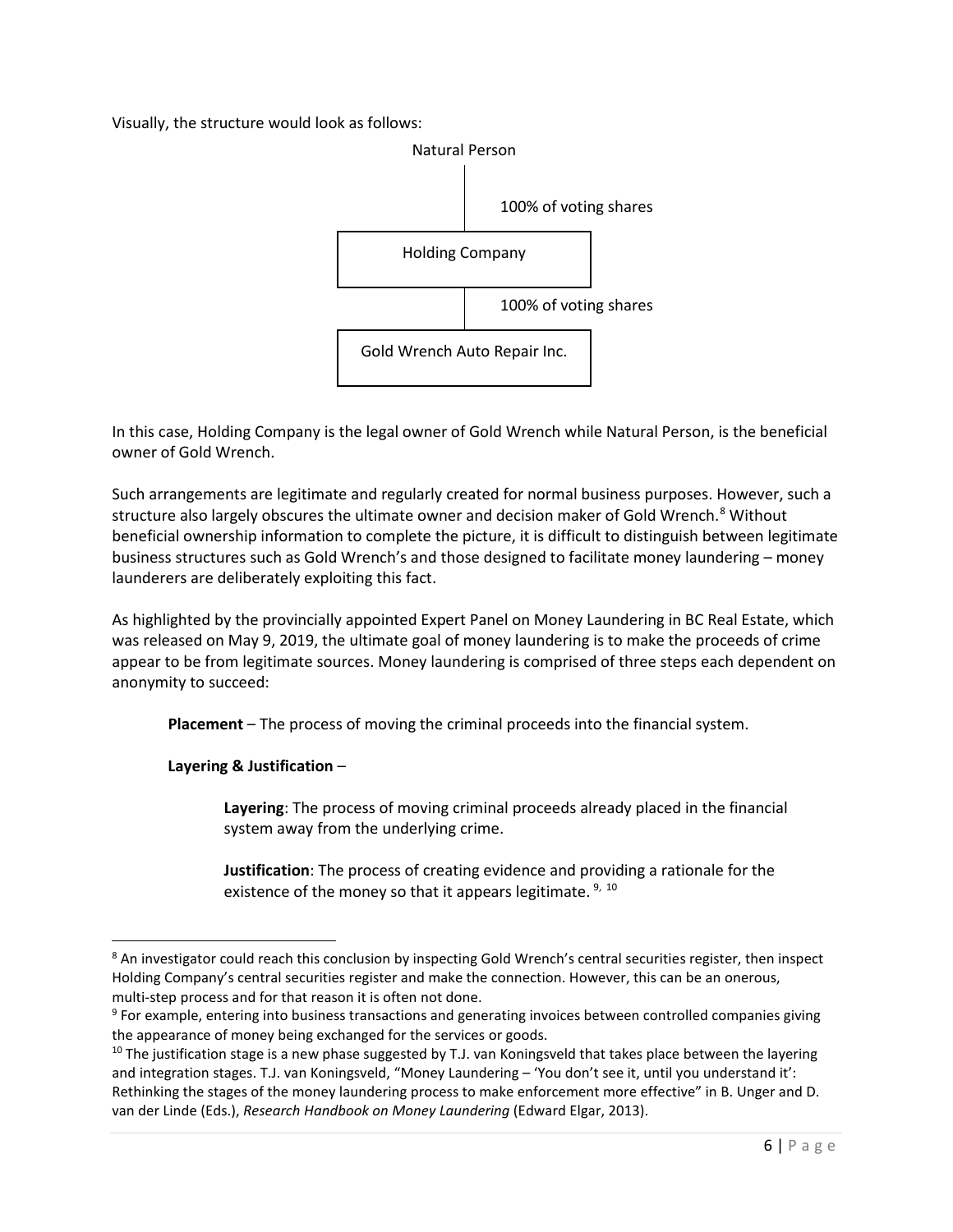**Integration/Extraction** – Using the laundered proceeds without raising suspicions.

During placement, anonymity helps put the money into the financial system as the criminal avoids being identified as the true owner of the funds. During layering, the proceeds can be moved from account to account and from entity to entity while hiding the fact that the accounts and entities are ultimately controlled by the same person. This also helps justify the source of the funds and makes them appear to come from legitimate business transactions. At the final phase, integration/extraction, the cleaned funds are used to purchase goods or services from businesses. To the business, this customer is indistinguishable from ordinary customers.

In addition to allowing money laundering to flourish, anonymity undermines law enforcement's ability to investigate the predicate crime and the money laundering itself. It slows down the investigation as law enforcement must determine who the true owner of each company is as they trace the proceeds of crime back to the predicate offence. Tracing the proceeds of crime is already a time-consuming endeavour; money launderers further complicate this practice by deliberately exploiting the anonymity provided by the company structure.

Without anonymity, it is possible to unwind these transactions and see that ultimately, the funds have always been effectively controlled by the criminal during every stage of the process.

Although the separate legal personality of the company is what creates this anonymity, anonymity was not a primary feature that lead to the recognition of the corporate body at law. Rather, the primary feature of the company structure, dating back to *Joint Stock Companies Act 1856* (UK[\)11](#page-8-0) was to create a separate legal personality distinct from the shareholders to shield them from the liabilities incurred by the company. When the company structure is looked at globally, there are five key features, none of which are anonymous ownership:

- 1. legal personality,
- 2. limited liability,
- 3. transferable shares,
- 4. delegated management under a board structure, and
- 5. investor ownership.<sup>[12](#page-8-1)</sup>

Rather than being a core feature of a company structure, anonymous ownership is a result of the need to create a separate legal personality combined with the historical data limitations at the corporate registries across the globe.

Disclosure is the answer to anonymity. The Expert Panel stated that "disclosure of beneficial ownership is the single most important measure that can be taken to combat money laundering."<sup>[13](#page-8-2)</sup> This sentiment

<span id="page-8-0"></span><sup>11</sup> 19 & 20 Vict. C. 47.

<span id="page-8-1"></span><sup>&</sup>lt;sup>12</sup> Armour, John, Henry Hansmann and Reinier Kraakman, "The Essential Elements of Corporate Law: What is Corporate Law?", *Harvard Law and Economics Research Paper* No. 643 (2009),

<span id="page-8-2"></span>[http://www.law.harvard.edu/programs/olin\\_center/papers/pdf/Kraakman\\_643.pdf.](http://www.law.harvard.edu/programs/olin_center/papers/pdf/Kraakman_643.pdf)<br><sup>13</sup> Expert Panel on Money Laundering in BC Real Estate, *Combatting Money Laundering in BC Real Estate*, page 2.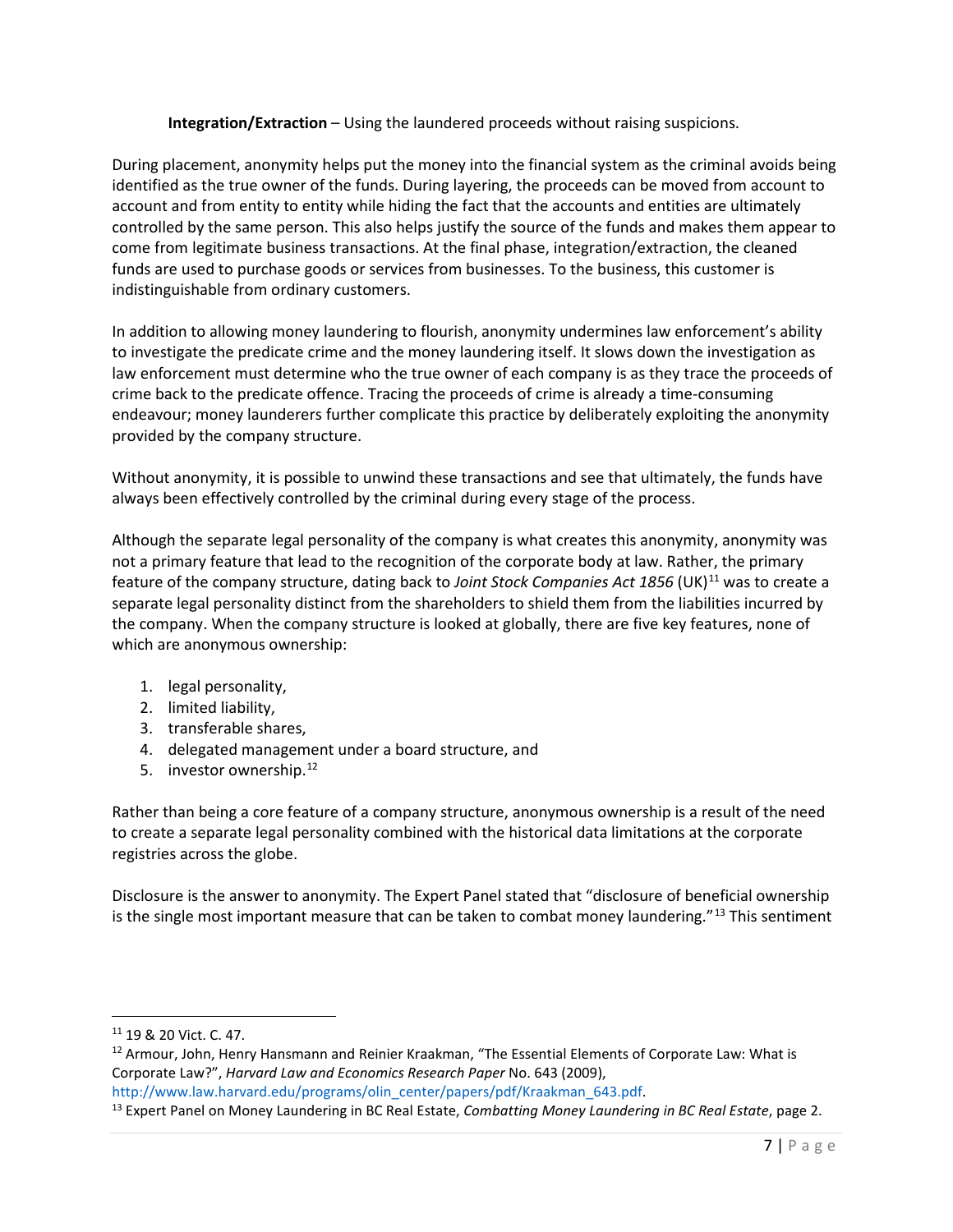is echoed by the non-governmental organizations including the Tax Justice Network, $14$  Transparency International Canada<sup>[15](#page-9-2)</sup> and Canadians for Tax Fairness.<sup>[16](#page-9-3)</sup> Disclosure simplifies the tracing process for investigators when following the proceeds of crime. It also allows data analytics without undermining any of the primary functions of the company structure.

Those are the arguments in favour of increasing beneficial ownership transparency of B.C. private companies as well as the recently passed *Land Owner Transparency Act*, establishing the world's first publicly accessible registry of the beneficial owners of real estate. However, the government of B.C. recognizes that increasing beneficial ownership transparency of companies through a similar registry would represent a business and cultural change concerning company information; it would create new filing requirements for B.C.'s approximately 430,000 private companies while removing a level of privacy company owners have become accustomed to.

We are seeking your input and feedback about the impacts of such a registry of beneficial ownership of B.C. private companies, including:

- Business impacts,
- Efficient collection of data,
- Public access,
- Scope, and
- <span id="page-9-0"></span>• Role of government.

#### The Current State of Company Beneficial Ownership in B.C.

B.C. has already taken significant steps to improve the ownership transparency of B.C. companies. Bill 24, the *Business Corporations Amendment Act, 2019* received Royal Assent on May 16, 2019. It fully eliminated bearer shares and requires B.C. private companies to list their beneficial owners, referred to as "significant individuals" in the legislation, in a transparency register at the company's corporate records office by May 1, 2020.<sup>[17](#page-9-4)</sup> The transparency register is then accessible by law enforcement, tax authorities and certain regulators.

<span id="page-9-4"></span>[https://www2.gov.bc.ca/gov/content/employment-business/business/bc-companies/bearer-share-certificate](https://www2.gov.bc.ca/gov/content/employment-business/business/bc-companies/bearer-share-certificate-transparency-register)[transparency-register,](https://www2.gov.bc.ca/gov/content/employment-business/business/bc-companies/bearer-share-certificate-transparency-register) for more information.

<span id="page-9-1"></span><sup>&</sup>lt;sup>14</sup> Knobel, Andres, Moran Harari and Markus Meinzer, "The State of Play of Beneficial Ownership Registration: A Visual Overview*"*, Tax Justice Network, June 27, 2018, at page 2 [https://www.taxjustice.net/wp-](https://www.taxjustice.net/wp-content/uploads/2018/06/TJN2018-BeneficialOwnershipRegistration-StateOfPlay-FSI.pdf)

<span id="page-9-2"></span>[content/uploads/2018/06/TJN2018-BeneficialOwnershipRegistration-StateOfPlay-FSI.pdf.](https://www.taxjustice.net/wp-content/uploads/2018/06/TJN2018-BeneficialOwnershipRegistration-StateOfPlay-FSI.pdf)<br><sup>15</sup> Transparency International Canada, "No Reason to Hide: Unmasking the Anonymous Owners of Canadian Companies and Trusts" 2016, at page 34 [http://www.transparencycanada.ca/wp-content/uploads/2017/05/TIC-](http://www.transparencycanada.ca/wp-content/uploads/2017/05/TIC-BeneficialOwnershipReport-Interactive.pdf)BeneficialOwnershipReport-Interactive.pdf.<br><sup>16</sup> Transparency International Canada, Canadians for Tax Fairness and Publish What You Pay Canada. "Opacity: Why

<span id="page-9-3"></span>Criminals Love Canadian Real Estate (And How to Fix It)" at page 4[0 http://www.transparencycanada.ca/wp](http://www.transparencycanada.ca/wp-content/uploads/2019/03/BOT-GTA-Report-WEB-copy.pdf)[content/uploads/2019/03/BOT-GTA-Report-WEB-copy.pdf.](http://www.transparencycanada.ca/wp-content/uploads/2019/03/BOT-GTA-Report-WEB-copy.pdf)<br><sup>17</sup> Please see the B.C. website, Bearer Share Certificate Elimination & Transparency Register,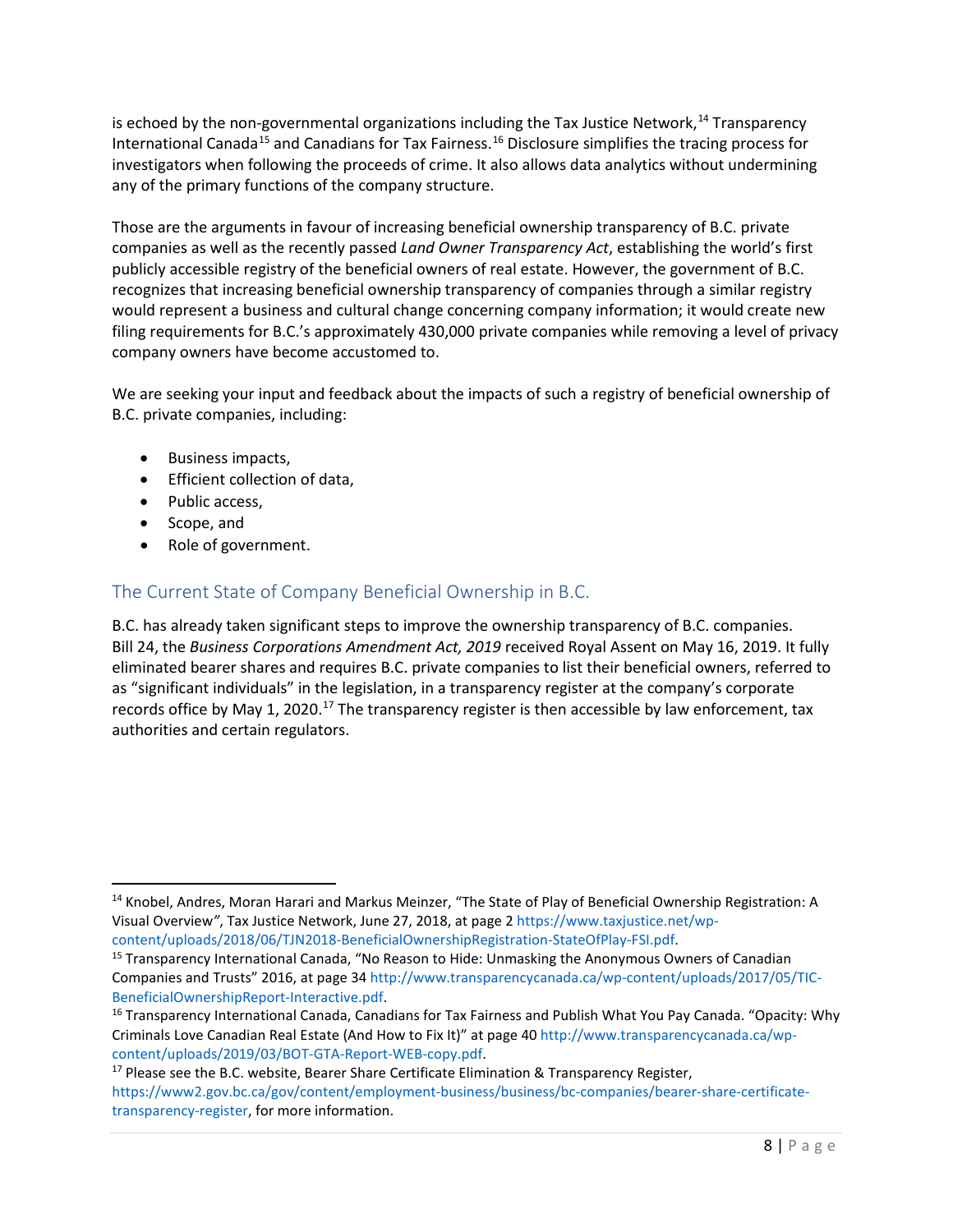Bill 24 established the criteria and tests that B.C. private companies are to use when identifying their significant individuals. Private companies must list every individual who is caught by one of the following rules:

- the registered owner of 25% or more of the shares or shares entitled to 25% or more of the votes,
- has a beneficial interest in 25% or more of the shares or shares entitled to 25% or more of the votes,
- has indirect control of 25% or more of the shares or shares entitled to 25% or more of the votes,
- has the right to elect, appoint or remove a majority of the company's directors,
- has indirect control of the right to elect, appoint or remove a majority of the company's directors, or
- has the ability to exercise direct and significant influence on an individual or group of individuals with the right to elect, appoint or remove a majority of the company's directors.

Bill 24 also requires companies to look for individuals who meet or exceed the 25 per cent threshold through combined interests or rights, who act in concert with others, or who jointly hold the above interests or rights.

The above legal tests for significant individuals bring the Financial Action Task Force definition of beneficial ownership into B.C. law. As a result, significant individuals are equivalent to beneficial owners in B.C. and the two terms are synonymous when speaking in the B.C. context. For the remainder of this document, the term beneficial owner will be used to refer to these individuals.

Once these measures take effect on May 1, 2020, B.C. will be compliant with Financial Action Task Force Recommendation 24.

As part of this consultation, the B.C. Ministry of Finance is also accepting feedback on the amendments created through Bill 24. Please send your feedback as part of your submission to [BCABO@gov.bc.ca.](mailto:BCABO@gov.bc.ca)

#### <span id="page-10-0"></span>Canadian Context

In June 2019, amendments to the *Canada Business Corporations Act* (CBCA), requiring CBCA corporations to maintain a register of individuals with significant control in their records office for inspection by shareholders, directors, law enforcement, tax authorities and certain regulators took effect. Manitoba recently passed amendments to its *Corporations Act* modeled on the federal amendments. Manitoba's changes are set to take effect by April 8, 2020 at the latest. Saskatchewan introduced similar amendments on November 18, 2019.

The amendments in Manitoba and at the federal level are very similar to the recent amendments to the B.C. *Business Corporations Act* regarding the transparency register as ultimately, both changes reflect the work undertaken by the Federal-Provincial-Territorial Working Group on Beneficial Ownership to bring Canada, as a nation, into compliance with Financial Action Task Force Recommendation 24.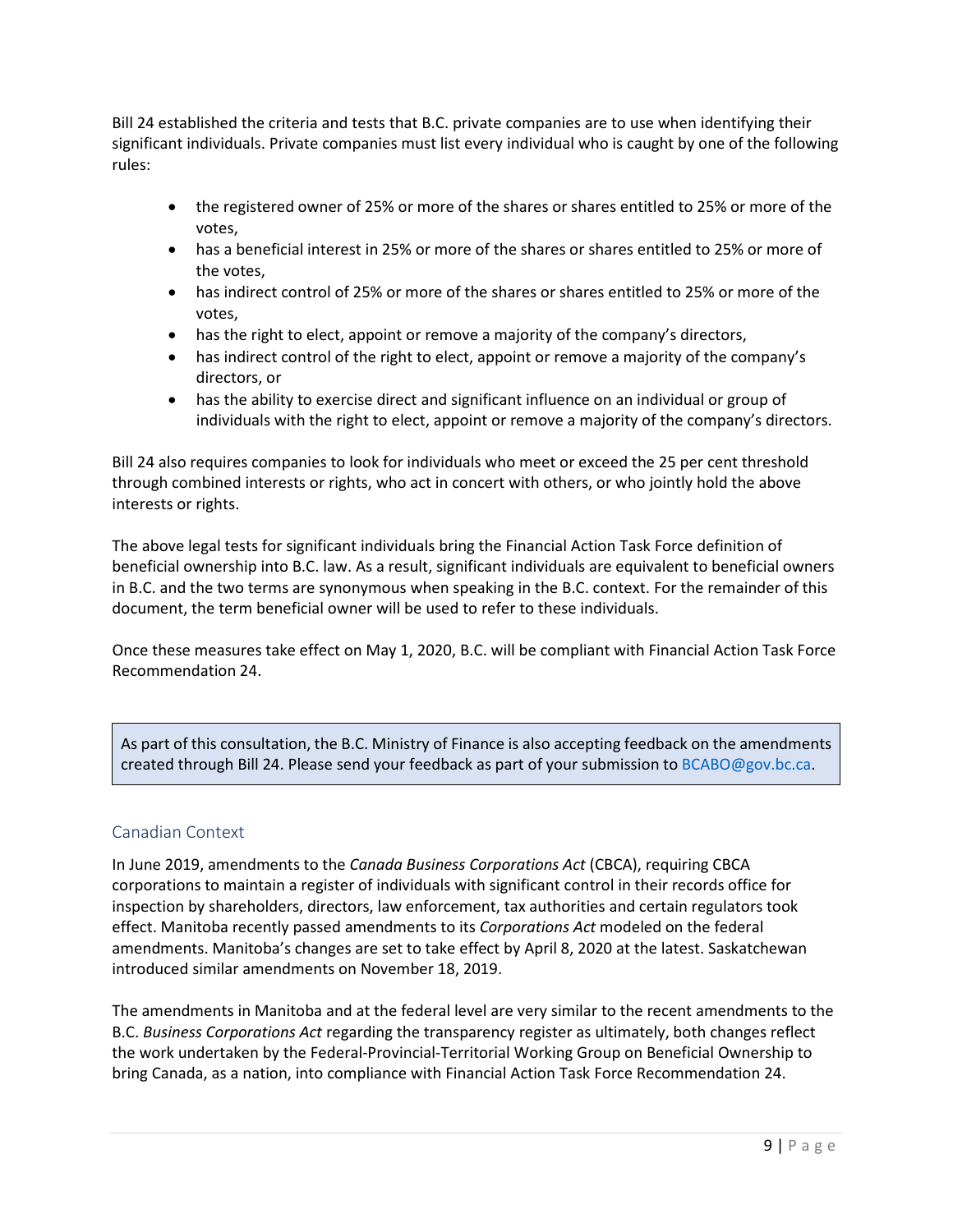In October 2019, Quebec initiated a similar consultation and has indicated a preference for using the definition of "individuals with significant control" to align with the federal definition.

Overall, while the legislative language is different across the jurisdictions, those differences reflect the differing legal frameworks of the underlying corporate statutes. They do not reflect a differing objective or underlying policy.

#### <span id="page-11-0"></span>International Context

Increasing beneficial ownership transparency of corporate bodies is an international trend with many countries around the world taking steps to increase this information. In order to comply with Financial Action Task Force Recommendation 24, there are a range of options; from requiring companies to keep beneficial ownership information in their internal records to a fully-accessible dataset of information complied by the government.



Lately, the trend has been more towards full public access. In particular, the European Union's  $5<sup>th</sup>$ Anti-Money Laundering Directive<sup>[18](#page-11-2)</sup> requires 31 European countries to have a publicly accessible government-maintained registry of beneficial ownership by January 10, 2020. Similarly, the Extractive Industries Transparency Initiative (EITI) requires all 52 EITI countries to publicly disclose the beneficial ownership information of corporations involved in the extractive industries in their country by January 1, 2020.<sup>19</sup> With these two international initiatives, more and more countries are implementing registers on the rightward side of the above range of options.

#### <span id="page-11-1"></span>Next Steps in B.C.

The Expert Panel on Money Laundering in B.C. Real Estate included a description of the 5 best practices of beneficial ownership registries.

<span id="page-11-2"></span><sup>&</sup>lt;sup>18</sup> Directive (EU) 2018/843 of the European Parliament and of the Council of 30 May 2018 amending Directive (EU) 2015/849 on the prevention of the use of the financial system for the purposes of money laundering or terrorist financing, and amending Directives 2009/138/EC and 2013/36/EU, *OJ L 156, 19.6.2018, p. 43–74* [http://data.europa.eu/eli/dir/2018/843/oj.](http://data.europa.eu/eli/dir/2018/843/oj)<br><sup>19</sup> EITI International Secretariat, The EITI Standard 2019 Requirement 2.5 at page 20 [https://eiti.org/document/eiti-](https://eiti.org/document/eiti-standard-2019#r2-5)

<span id="page-11-3"></span>[standard-2019#r2-5.](https://eiti.org/document/eiti-standard-2019#r2-5)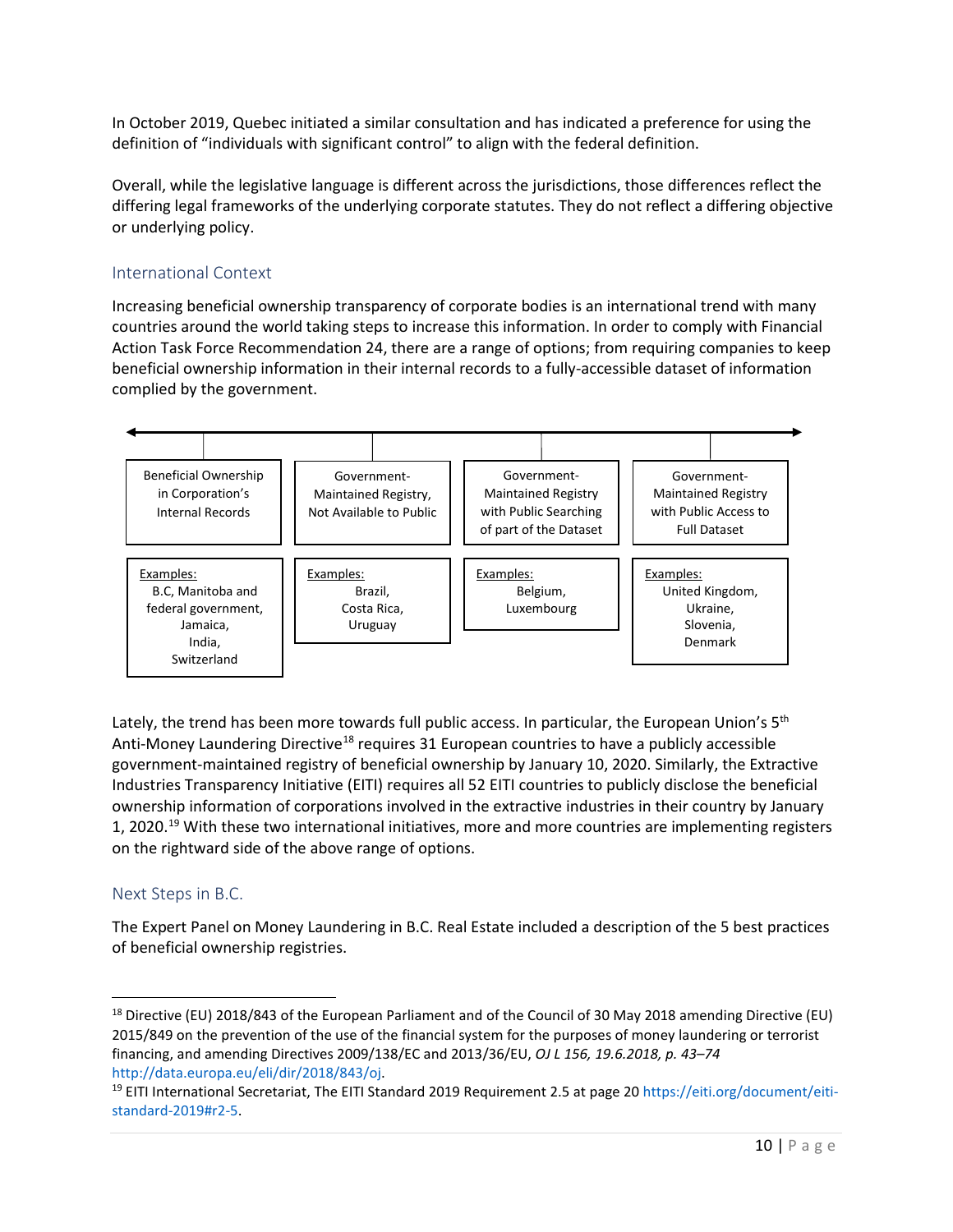| <b>Best Practice</b> |                                                                                                |                       | <b>B.C.'s Status</b>                                                                                                                                                       |
|----------------------|------------------------------------------------------------------------------------------------|-----------------------|----------------------------------------------------------------------------------------------------------------------------------------------------------------------------|
| 1.                   | Information should be<br>maintained about both the<br>beneficial owner and the<br>legal owner. | In.<br>progress       | Bill 24 requires companies to maintain this<br>information in their records office. To fully meet<br>this, the information needs to be stored in a<br>government database. |
| 2.                   | The ownership threshold<br>for disclosure should be no<br>greater than 10 per cent.            | <b>Not</b><br>Started | B.C. has chosen the 25% threshold to align with<br>Federal-Provincial-Territorial Working Group on<br>Beneficial Ownership.                                                |
| 3.                   | The beneficial ownership<br>register should include all<br>types of non-individual<br>owners.  | Not.<br>started       | Transparency register requirement applies to B.C.<br>private companies.<br>There is no register of beneficial owners of B.C.<br>partnerships or trusts.                    |
| 4.                   | The beneficial ownership<br>register should be easily<br>accessible and regularly<br>updated.  | <b>Not</b><br>started | Transparency register is only accessible by law<br>enforcement, tax authorities and designated<br>regulators                                                               |
| 5.                   | Bearer shares should be<br>forbidden                                                           | Complete              | Bearer shares eliminated through Bill 24.                                                                                                                                  |

#### *Chart 1 – B.C.'s Progress on Expert Panel's 5 Beneficial Ownership Best Practices*[20](#page-12-0)

Because of the Expert Panel's recommendation to develop a registry with these best practices, as well as the work being done across Canada and internationally, we would like your input on the specific questions throughout this document as B.C. considers its next steps for increasing beneficial ownership transparency.

<span id="page-12-0"></span> <sup>20</sup> Expert Panel on Money Laundering in BC Real Estate, *Combatting Money Laundering in BC Real Estate*, pages 30- 31.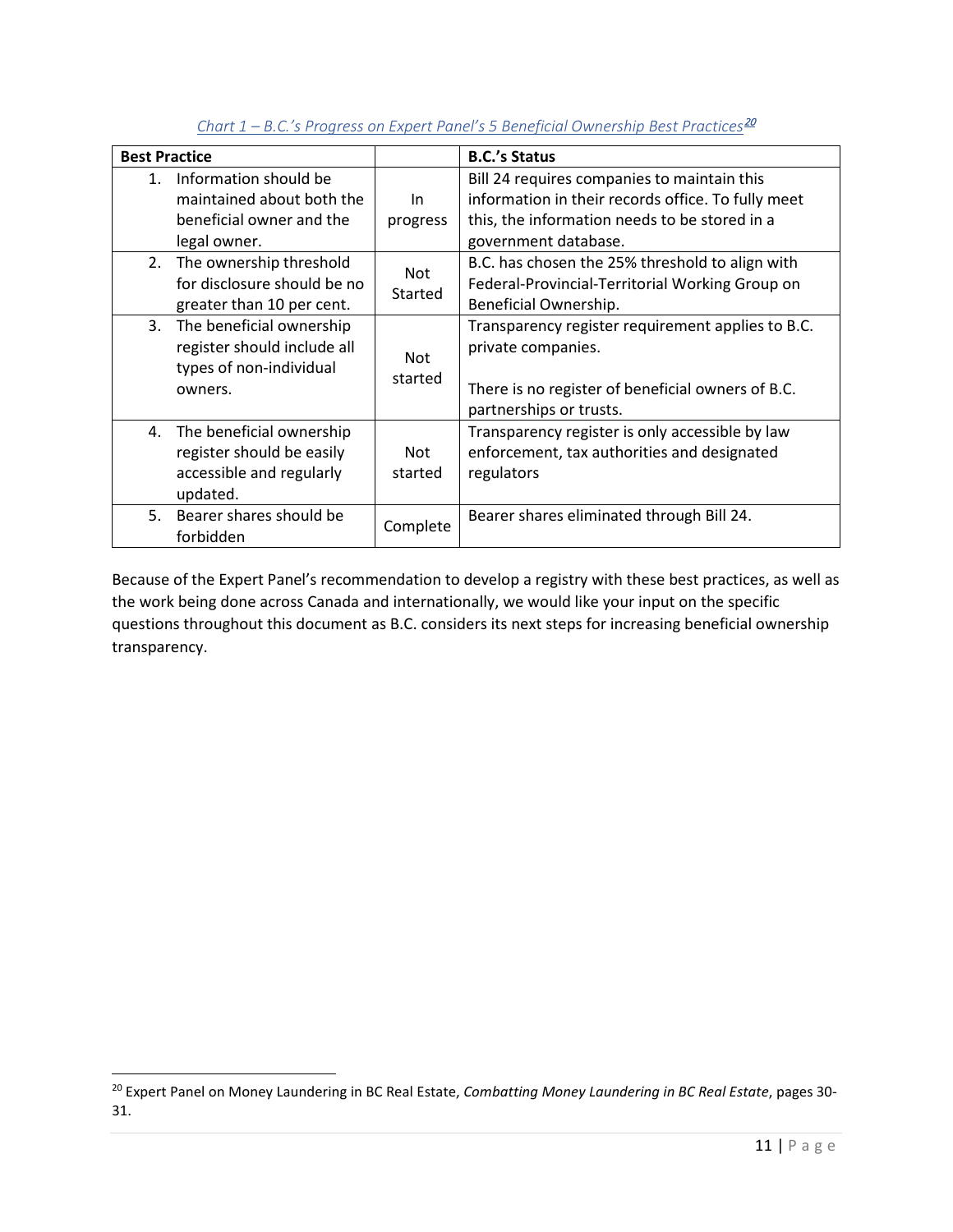# <span id="page-13-0"></span>Consultation Topics

#### <span id="page-13-1"></span>Government-Maintained Transparency Registry

Once the requirement to maintain a transparency register at the company's office takes effect, investigators will need to go to the physical location of each company's corporate records office in order to inspect it. This is the minimum required to be compliant with the Financial Action Task Force; however, concerns have been raised regarding this approach's effectiveness in curtailing money laundering. For instance:

- it requires initial evidence that the company is being used for criminal activities before law enforcement will think to check the company's transparency register,
- the process of physical inspection means the check is costly for law enforcement,
- the process of physical inspection itself has the potential to alert the criminals that they are being investigated,
- because the data is not in a single location, data analysis cannot be performed, and
- aside from money laundering concerns, government cannot analyze data for social, demographic or economic trends including Gender-Based Analysis  $+$ .<sup>[21](#page-13-3)</sup>

Advocates argue that these issues can be alleviated by requiring companies to upload their transparency register information to a government-maintained registry.<sup>[22](#page-13-4)</sup> Doing so does not mean the information will be accessible by the public; that is a separate consultation topic to be addressed below. Rather, it will allow law enforcement, tax authorities and the authorized regulators to access the data much faster and in a more cost-effective manner.

A government-maintained registry of beneficial ownership information would mean taking the beneficial ownership information located in each company's records office as of May 1, 2020 and uploading this information to a government database. The other requirements would remain the same: private companies would still be required to perform an annual review to ensure the information is correct within 2 months of the companies' anniversary date and would be responsible for updating the information within 30 days after becoming aware of the information.<sup>[23](#page-13-5)</sup>

#### <span id="page-13-2"></span>Questions

- 1. How would the requirement to provide the information in your transparency register to government impact your operations?
- 2. Are there any steps that could be taken to streamline the process, including the uploading process?

<span id="page-13-3"></span> $21$  Gender-Based Analysis + "is an analytical process used to assess how diverse groups of women, men and nonbinary people may experience policies, programs and initiatives." – Government of Canada[, https://cfc](https://cfc-swc.gc.ca/gba-acs/index-en.html)[swc.gc.ca/gba-acs/index-en.html.](https://cfc-swc.gc.ca/gba-acs/index-en.html)

<span id="page-13-4"></span> $22$  Government-maintained registry is being used to describe a beneficial ownership registry or companies as no decision has been made concerning which government body would be responsible for the registry if government proceeds.

<span id="page-13-5"></span><sup>23</sup> Sections 119.3 and 119.31, *Business Corporations Act*, SBC 2002, c. 57. See also *Business Corporations Amendment Act, 2019* (Bill 24)[, https://www.leg.bc.ca/parliamentary-business/legislation-debates](https://www.leg.bc.ca/parliamentary-business/legislation-debates-proceedings/41st-parliament/4th-session/bills/progress-of-bills)[proceedings/41st-parliament/4th-session/bills/progress-of-bills.](https://www.leg.bc.ca/parliamentary-business/legislation-debates-proceedings/41st-parliament/4th-session/bills/progress-of-bills)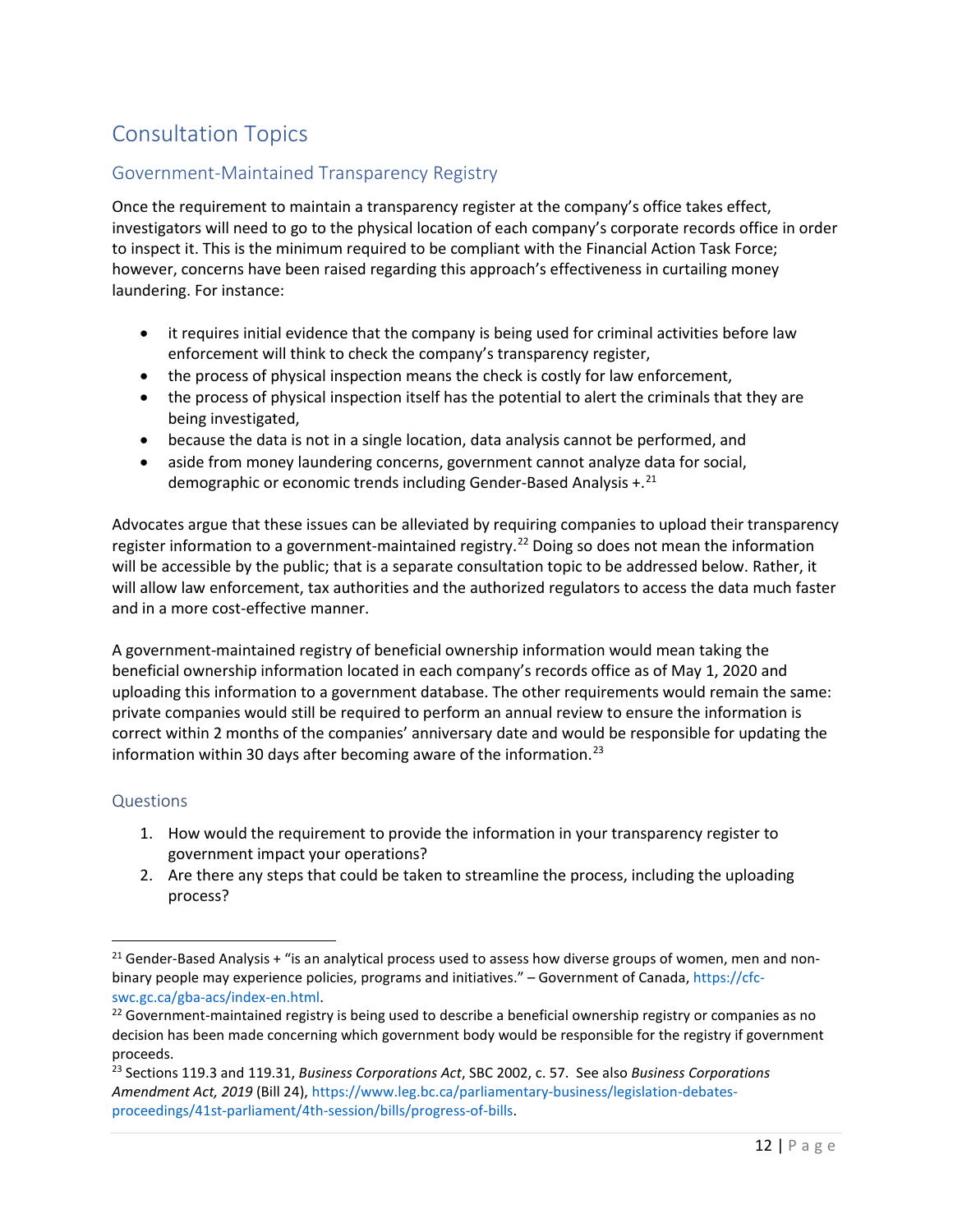- 3. Are there any types of B.C. private companies you think should be exempted from the requirement to upload information? If so, why?
- 4. Should B.C. change the share ownership threshold from 25 per cent to 10 per cent for determining beneficial ownership?
- 5. Should a B.C. registry of beneficial ownership be linked with those in other Canadian jurisdictions?

#### <span id="page-14-0"></span>Public Access to Government Maintained Transparency Registry

In stating its vision of an effective anti-money laundering system, the Expert Panel on Money Laundering in B.C. Real Estate stressed that the beneficial ownership information of legal persons should be public.<sup>[24](#page-14-1)</sup> A benefit of doing so is that it gives businesses, customers and investors the opportunity know who they are dealing with.

In addition to the public at large, certain Canadian entities (referred to as anti-money laundering actors), notably in the financial sector are interested in this beneficial ownership information as they have knowyour-customer requirements under the *Proceeds of Crime (Money Laundering) and Terrorist Financing Act*. [25](#page-14-2) That is, before they are permitted to take on a client as a customer, they must undertake due diligence to verify the true identity of their prospective customer including beneficial ownership information. Lawyers across Canada are similarly required to identify and verify clients before agreeing to represent them under their professional rules.<sup>[26](#page-14-3)</sup> Granting public access would help these groups fulfill their requirements.

Related to the question of public access is the question of how much access to give. At one end of the spectrum is a system that allows the public to search by company name only. At the other end is a system in which the entire dataset, aside from information the legislation keeps private, $27$  is accessible by the public: either through downloadable datasets or application programming interface (API). The latter allows interested users to develop their own tools for searching the data. As the searchability increases though, there is a corresponding decrease in privacy granted to the beneficial owners.

| No Access       | Limited Searchability |                                  | Increased Searchability |                                 |                                             | <b>Full Searchability</b> |                                 |
|-----------------|-----------------------|----------------------------------|-------------------------|---------------------------------|---------------------------------------------|---------------------------|---------------------------------|
| No<br>Searching | search by<br>company  | search by<br>beneficial<br>owner | search by<br>director   | search by<br>company<br>address | search by<br>type of<br>beneficial<br>owner | search<br>by age          | search by<br>ownership<br>level |

Most Privacy Less Privacy

<span id="page-14-2"></span><span id="page-14-1"></span><sup>&</sup>lt;sup>24</sup> Expert Panel on Money Laundering in BC Real Estate, *Combatting Money Laundering in BC Real Estate*, at page 9.<br><sup>25</sup> SC 2000, c. 17.

<span id="page-14-3"></span><sup>26</sup> B.C.'s *Law Society Rules* 3-98 to 3-109, Law Society of BC. It should be noted that Identification and verification are two distinct concepts in the Rules. In January 2020, the amendments to the client identification and verification rules will provide more options for how to confirm a client's identity.

<span id="page-14-4"></span><sup>&</sup>lt;sup>27</sup> Detailed personal data about beneficial owners will not be available under any type of publicly accessible government-maintained registry. This is described in more detail in the next topic.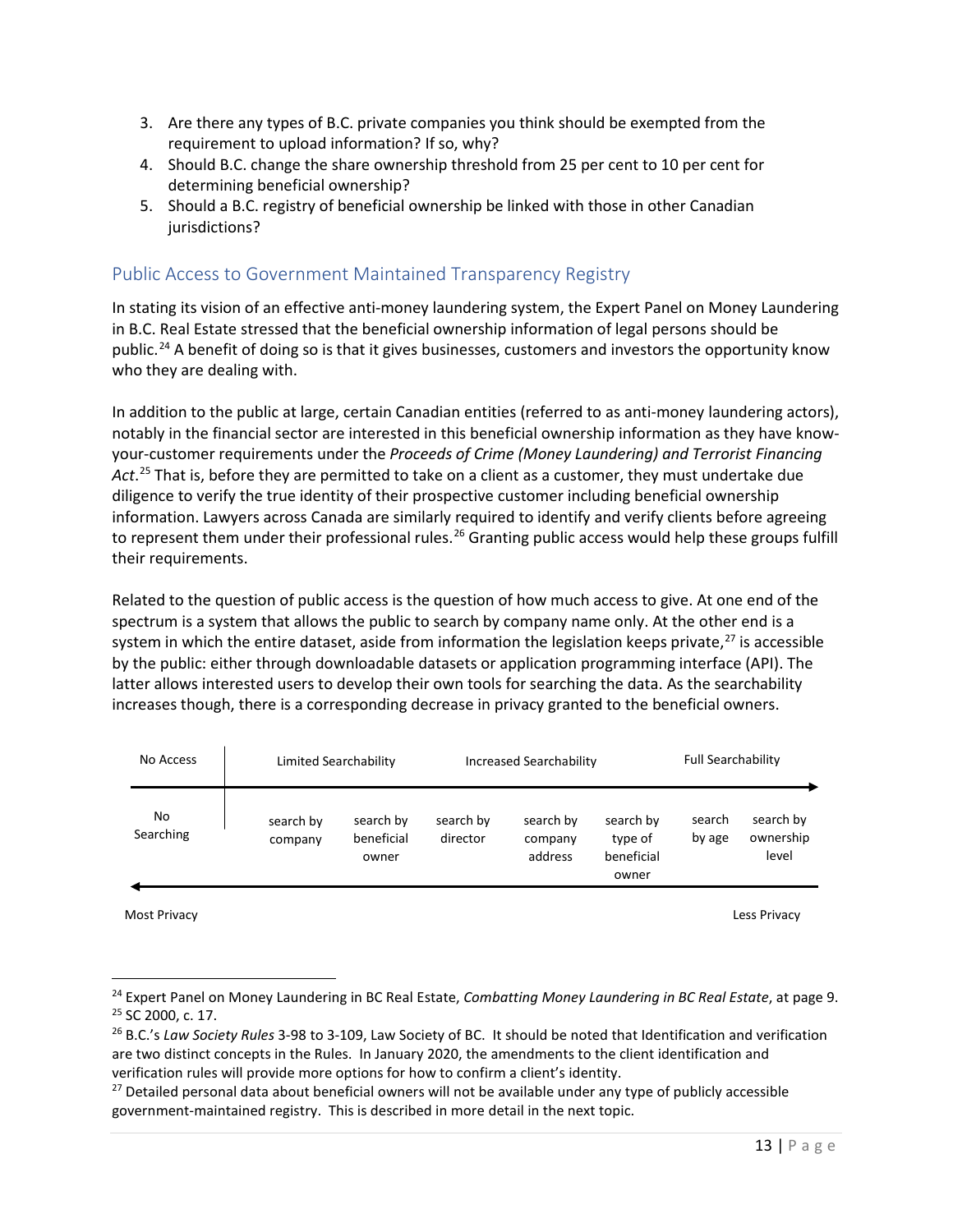Advocates of full searchability of the database argue that full access deputizes every member of the public to act as verifiers of the information. If inconsistencies are found, they can be pointed out to the government for further follow-up. This role is most facilitated when the public has the greatest level of access to the data. That is, members of the public can develop tools to perform their own red flag analysis. This is the case with the United Kingdom's Persons with Significant Control Register as the API is available to any interested person.

#### *Case Study: OpenOwnership.org's combined registries*

OpenOwnership.org bills itself as "the global beneficial ownership register" as it has created a combined registry of beneficial ownership with data taken from the United Kingdom, Denmark, Slovakia and Ukraine. It is able to do so as all four countries enabled full data access through APIs.

OpenOwnership has developed the Beneficial Ownership Data Standard to assist governments in developing beneficial ownership registries that can be integrated with OpenOwnership.org's global registry. By following this standard, B.C. could allow its information to be available on the OpenOwnership.org registry.

#### <span id="page-15-0"></span>Questions

- 6. How will publicly available beneficial ownership information impact your operations?
- 7. In your opinion, what degree of searching should the public have?

#### <span id="page-15-1"></span>Protection of Personal Information

Government is aware that public searchability of the registry means personal information will be displayed publicly. Under the *Land Owner Transparency Act*, which will establish a public registry of beneficial owners of land in B.C., the collected information has been divided into public information and information that is not publicly available: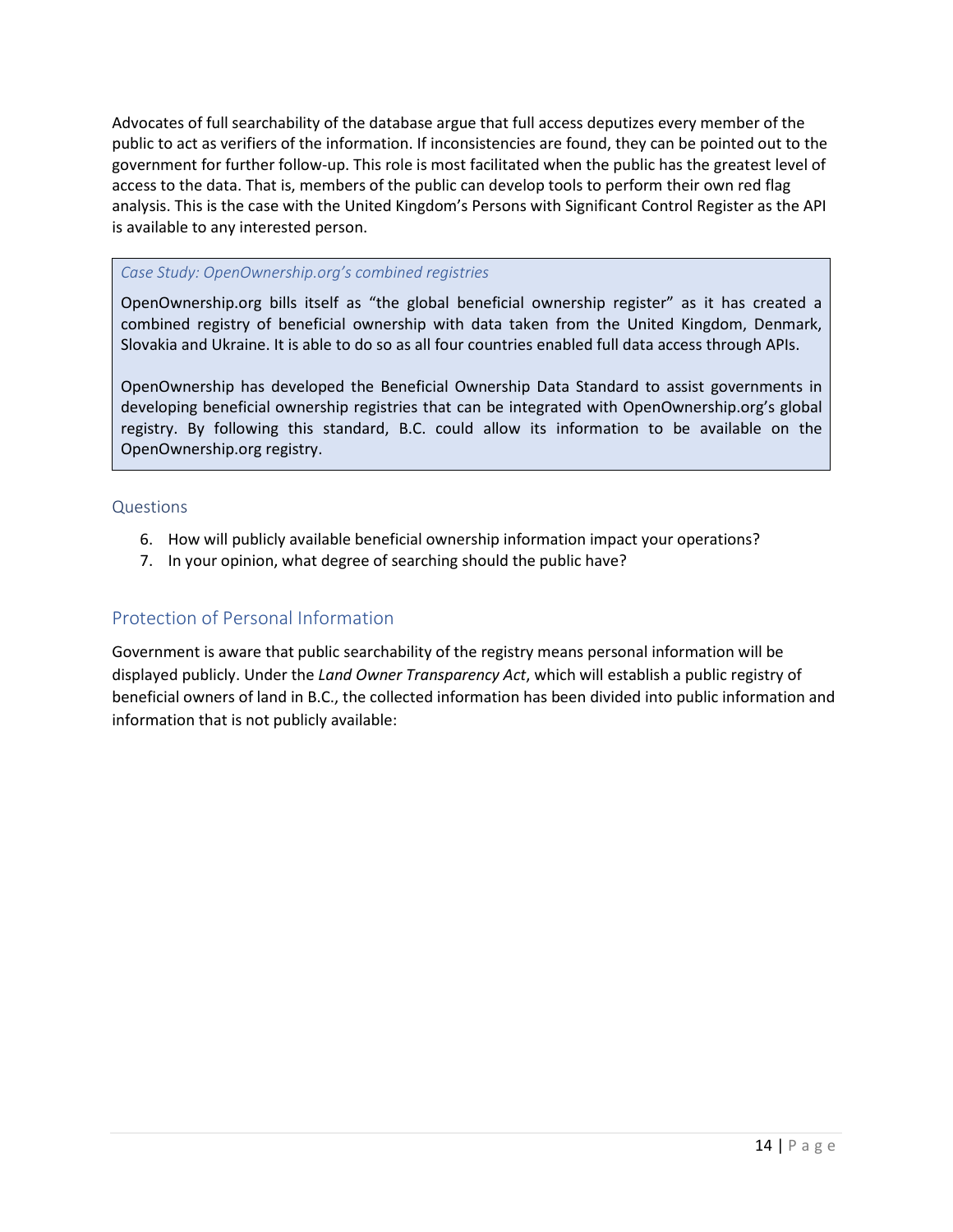| <b>Information Available Publicly</b>                                                                   | <b>Information Not Available Publicly</b>                                                                                      |  |  |  |
|---------------------------------------------------------------------------------------------------------|--------------------------------------------------------------------------------------------------------------------------------|--|--|--|
| Individual's full name*                                                                                 | Date of birth*<br>$\bullet$                                                                                                    |  |  |  |
| Whether the individual is a Canadian<br>citizen or permanent resident of Canada*                        | Last known address*                                                                                                            |  |  |  |
| If neither of the above, every country or<br>state of which the individual is a citizen*                | Social insurance number                                                                                                        |  |  |  |
| If the principal residence is Canada, the<br>$\bullet$<br>city and province of that residence           | Individual's tax number if any,<br>$\bullet$                                                                                   |  |  |  |
| If the principal residence is outside<br>$\bullet$<br>Canada, the city and country of that<br>residence | Whether or not the individual is resident<br>$\bullet$<br>in Canada for the purposes of the <i>Income</i><br>Tax Act (Canada)* |  |  |  |
|                                                                                                         | The date on which the individual became<br>$\bullet$<br>or ceased to be an interest holder*                                    |  |  |  |
|                                                                                                         | A description of how the individual is an<br>٠<br>interest holder*                                                             |  |  |  |

#### *Chart 2 – Information Collected under the Land Owner Transparency Act*

\* information required about beneficial owners in each private company's transparency register under the *Business Corporations Act*. See Appendix 2 for full details.

A publicly accessible government-maintained registry would take the *Land Owner Transparency Act* as the starting point regarding what information is public through a search.

Finally, as was done with *the Land Owner Transparency Act*, if public access is selected, there will be a mechanism to obscure the information of vulnerable individuals. In particular, individuals under the age of 19 or individuals who have been determined to be incapable of managing their own financial affairs will be automatically obscured. Similarly, there will also be an application process for individuals to request that their information be obscured if its publication could reasonably be expected to threaten the safety or mental or physical health of the individual or a member of the individual's household.

#### <span id="page-16-0"></span>Questions

- 8. Are there any reasons to limit/expand the availability of information on the registry beyond what is described above in Chart 2?
- 9. Are there other situations in which an individual's information should be obscured other than the scenarios described above?

#### <span id="page-16-1"></span>Verifying Beneficial Ownership Information

A concern about transparency registers stored at companies' records offices and governmentmaintained registries is that there is not sufficient verification of the information contained therein.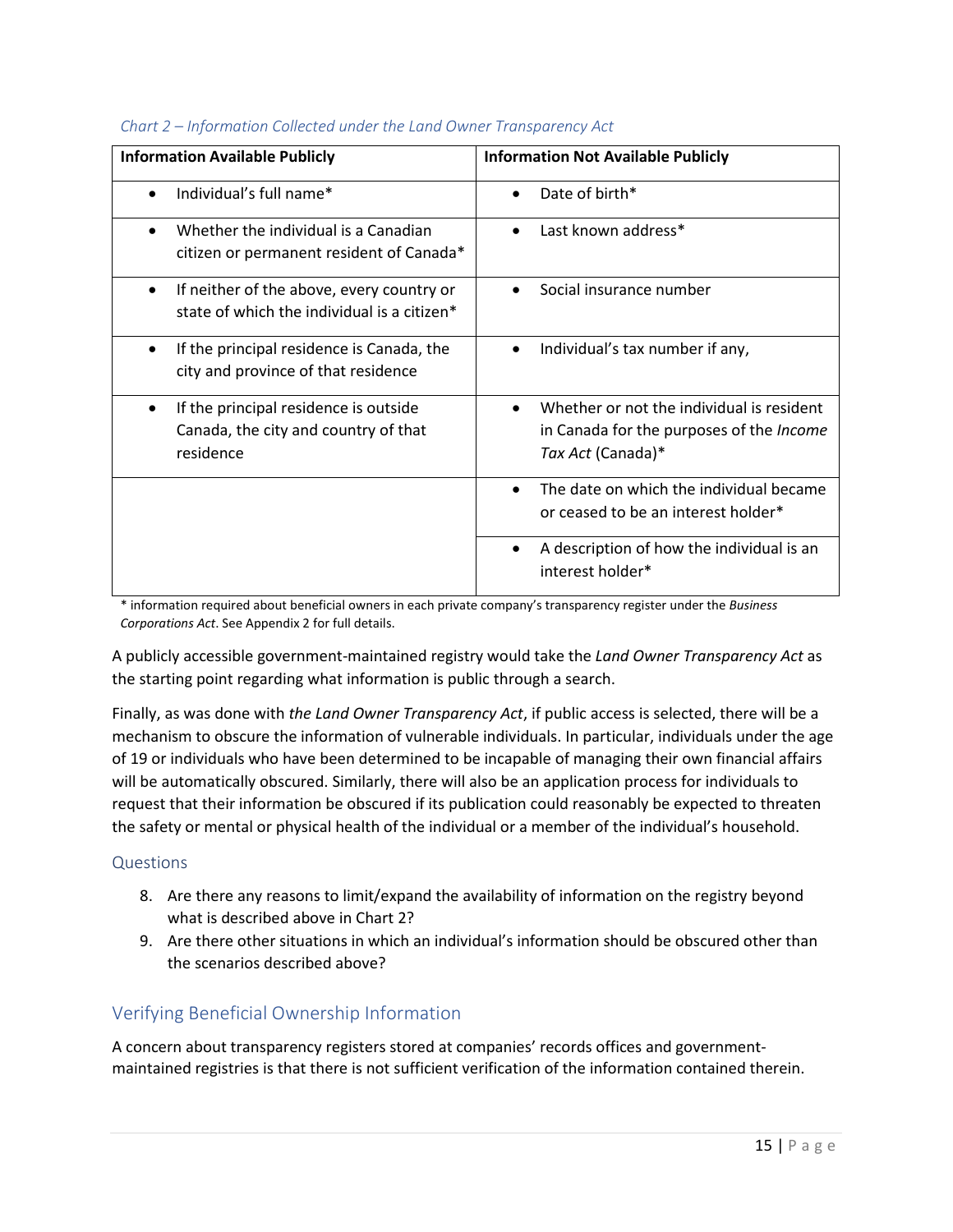Generally, to ensure the information in a government-maintained registry is accurate, government can take a reactive approach, a proactive approach or a mixture of the two.

The reactive approach refers to situations where the government only takes steps to verify the information about beneficial owners when alerted by another party that the information is potentially incorrect. For example, with a publicly-accessible database, every member of society can search the information and then report on potentially false information they come across. Once a report is generated, government will be able to follow-up with the particular company.

Another reactive approach relies on anti-money laundering actors, who must identify the beneficial owners of their customers, to inform the government when their information differs from that on the government-maintained registry. For instance, when a company opens about a bank account at a Canadian bank, the bank is required to investigate the identity of the company's beneficial owner as part of the know-your-customer process. After verifying the identity of the customer, the bank can then double check this information against the information in the government database.

The proactive approach would involve government enforcement officers monitoring the information in the government-maintained registry for suspicious entries and following up with the companies to ensure the information they provided is correct. As there are over 430,000 B.C. private companies, for the government to adopt a proactive approach, government resources (staffing, training) will need to be allocated to this task. These would be additional resources beyond those required to establish the registry and for its ongoing maintenance. It is possible to fund the registry, including a proactive approach to verification, by charging the public search fees.

#### <span id="page-17-0"></span>Questions

- 10. What role should government play in making sure the beneficial ownership information is correctly reported?
- 11. If there were a cost to search the database, would that change the way you interact with the beneficial ownership database?

#### <span id="page-17-1"></span>Compliance and Enforcement

Once the government issues a request to a private company to update its beneficial ownership information, the issue of how to ensure this request is complied with arises. Currently, under the *Business Corporations Act* there are two tools to ensure the beneficial ownership information is correct. First, the permitted authorities (law enforcement, tax authorities and specified regulators) can seek a compliance order from the court that is backed up by the court's contempt proceedings. For more serious falsifications, the offending party can be charged with an offence.

Administrative penalties are another option to ensure compliance. Administrative penalties would require a government administrator/investigator empowered to levy fines in the face of non-compliance. These types of penalties are present in the recently enacted *Land Owner Transparency Act* that allows the enforcement officer to levy penalties of up to \$50,000 plus 5 per cent of the assessed value of the property in question. See Appendix 3 for full list of *Land Owner Transparency Act* penalties.

Another option to enforce compliance would be to give the Corporate Registrar the power to suspend a company's status in the face of non-compliance. Suspension would prevent the company from updating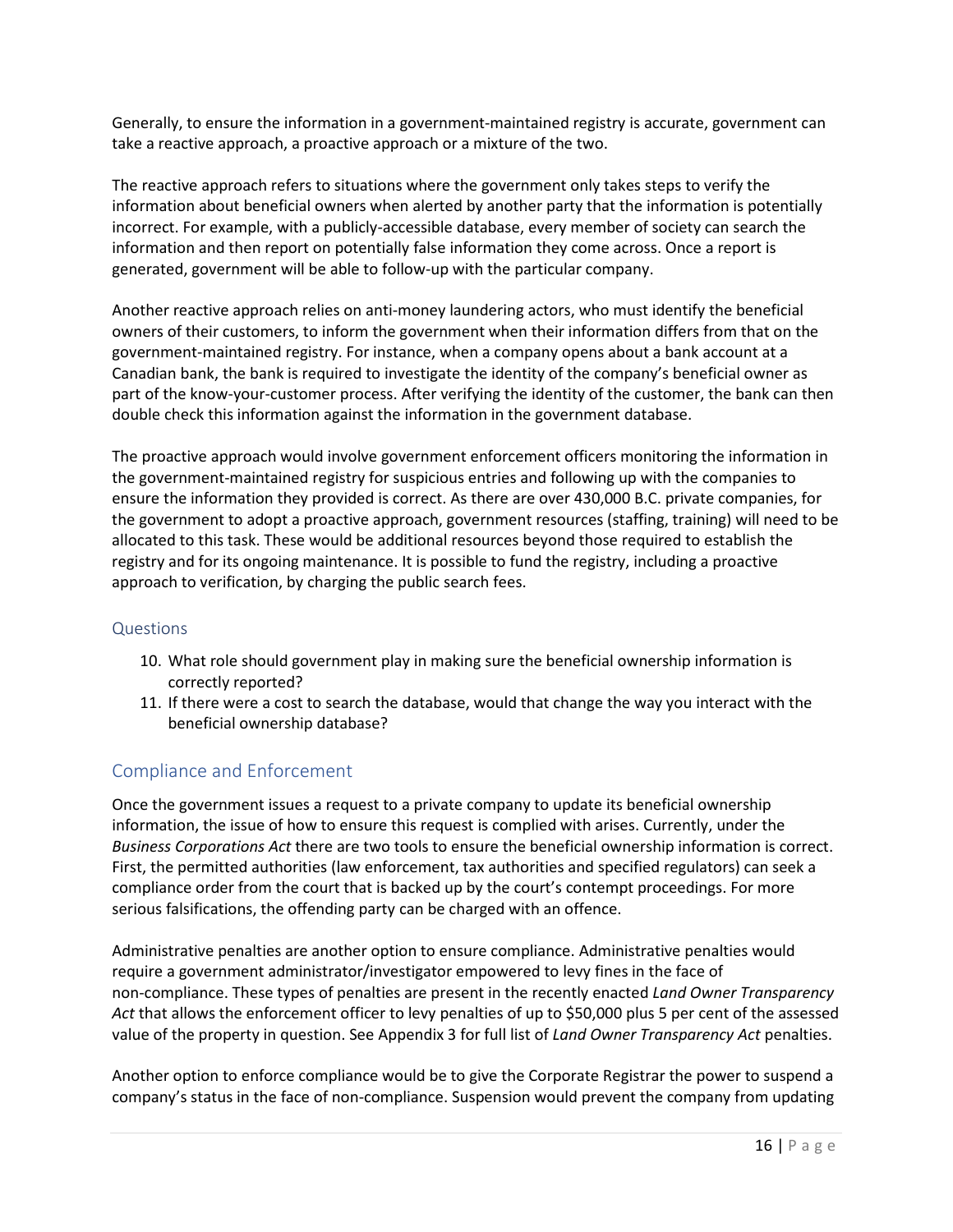its corporate information and could ultimately lead to dissolution<sup>[28](#page-18-3)</sup> due to non-compliance if it continued long enough. One enforcement option is to extend the suspension powers of the Corporate Registrar to include suspension a company that has failed to correct its beneficial ownership information once requested.

#### <span id="page-18-0"></span>Questions

- 12. Do you support the use of administrative penalties to ensure compliance? If so, what range of penalties is appropriate in light of the anti-money laundering goals?
- 13. Do you support the use of suspensions or dissolutions of the corporation by the Corporate Registrar to ensure accurate beneficial ownership information is provided? Why? Why not?

#### <span id="page-18-1"></span>Transparency Register for Other Entities

As it stands now, the transparency register requirement under the *Business Corporations Act* is limited to B.C. private companies. However, other legal entities, notably partnerships and trusts, are also susceptible to being used for money laundering purposes. In fact, FATF recommends that countries have beneficial ownership transparency for both legal persons (Recommendation 24) and legal arrangements including trusts (Recommendation 25).<sup>[29](#page-18-4)</sup> Similarly, the European Union's 5<sup>th</sup> Anti-Money Laundering Directive requires 31 European countries to establish registers for both.

Once the land owner transparency registry is developed, individuals who have beneficial ownership of real property in B.C. through partnerships or trusts will be required to disclose those interests. Otherwise, there is no general registration process to cover all such arrangements in B.C.

In B.C., there is no registry of trust arrangements. Such a measure would be a tremendous shift in how B.C. regulates trusts as there is currently no registry. At this stage, the Ministry of Finance is seeking general feedback concerning a registry of trusts with further consultations to follow if this option is pursued.

#### <span id="page-18-2"></span>Questions Regarding a Register of Trusts

- 14. How would a government-maintained registry of trusts impact your operations?
- 15. Should the public have access to a government-maintained registry of trusts? Why? Why not?
- 16. If a registry of trusts is created, what would be an appropriate consequence for noncompliance?

All partnerships governed the by *Partnership Act* are required to register with the Corporate Registry. Because of this registration requirement, the Corporate Registry is already in possession of the following information that helps identify the beneficial owners of partnerships:

- a. the name and general nature of the business carried on by the partnership,
- b. the full name and address of each general partner,
- c. for limited partnerships and LLPs, the location of the registered office, and

<span id="page-18-4"></span><span id="page-18-3"></span><sup>&</sup>lt;sup>28</sup> Dissolution of the company would mean that company would no longer exist.<br><sup>29</sup> Financial Action Task Force, the *FATF Recommendations*, Recommendations 24 and 25, [http://www.fatf](http://www.fatf-gafi.org/media/fatf/documents/recommendations/pdfs/FATF%20Recommendations%202012.pdf)[gafi.org/media/fatf/documents/recommendations/pdfs/FATF%20Recommendations%202012.pdf.](http://www.fatf-gafi.org/media/fatf/documents/recommendations/pdfs/FATF%20Recommendations%202012.pdf)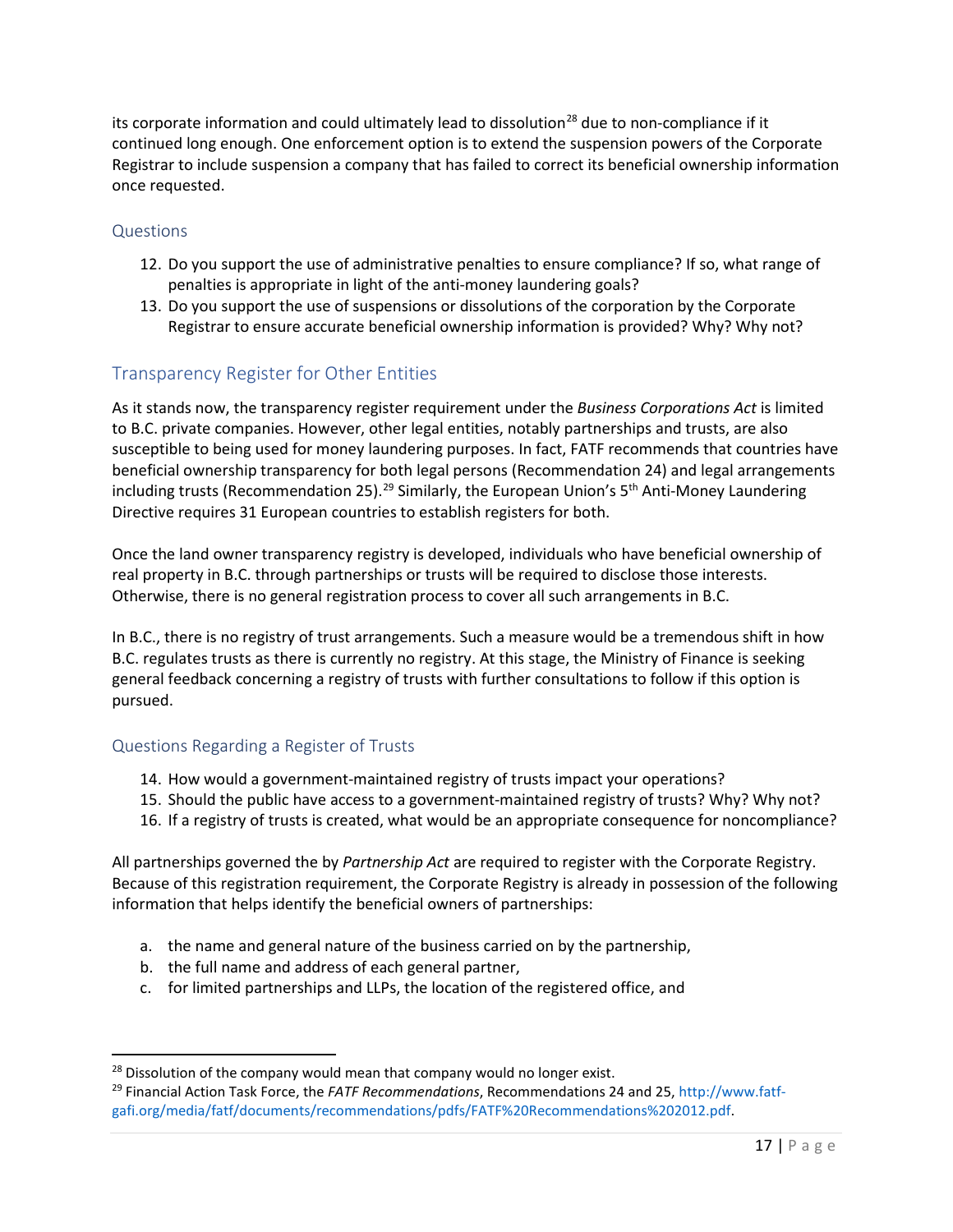d. for limited partnerships, the term of the limited partnership, the fair value of contributions made by the limited partners, and the basis on which the limited partners are entitled to receive income.

This information combined with a government-maintained database of beneficial owners of B.C. private companies, means that much of the work towards gathering beneficial ownership information of B.C. partnerships will be accomplished through the corporate beneficial ownership registry.

However, there will nonetheless remain some gaps in the beneficial ownership of partnership information. The identities of the limited partners and the partners in a limited liability partnership will not be in the database. Likewise, if the partners are corporations incorporated outside of B.C. the beneficial owners will not be available in the B.C. government-maintained database without further action.

#### <span id="page-19-0"></span>Questions Regarding Partnership Registration

- 17. How would increasing the information collected about partnerships impact your operations?
- 18. If further information is required of partnerships, what would be an appropriate consequence for non-compliant partnerships?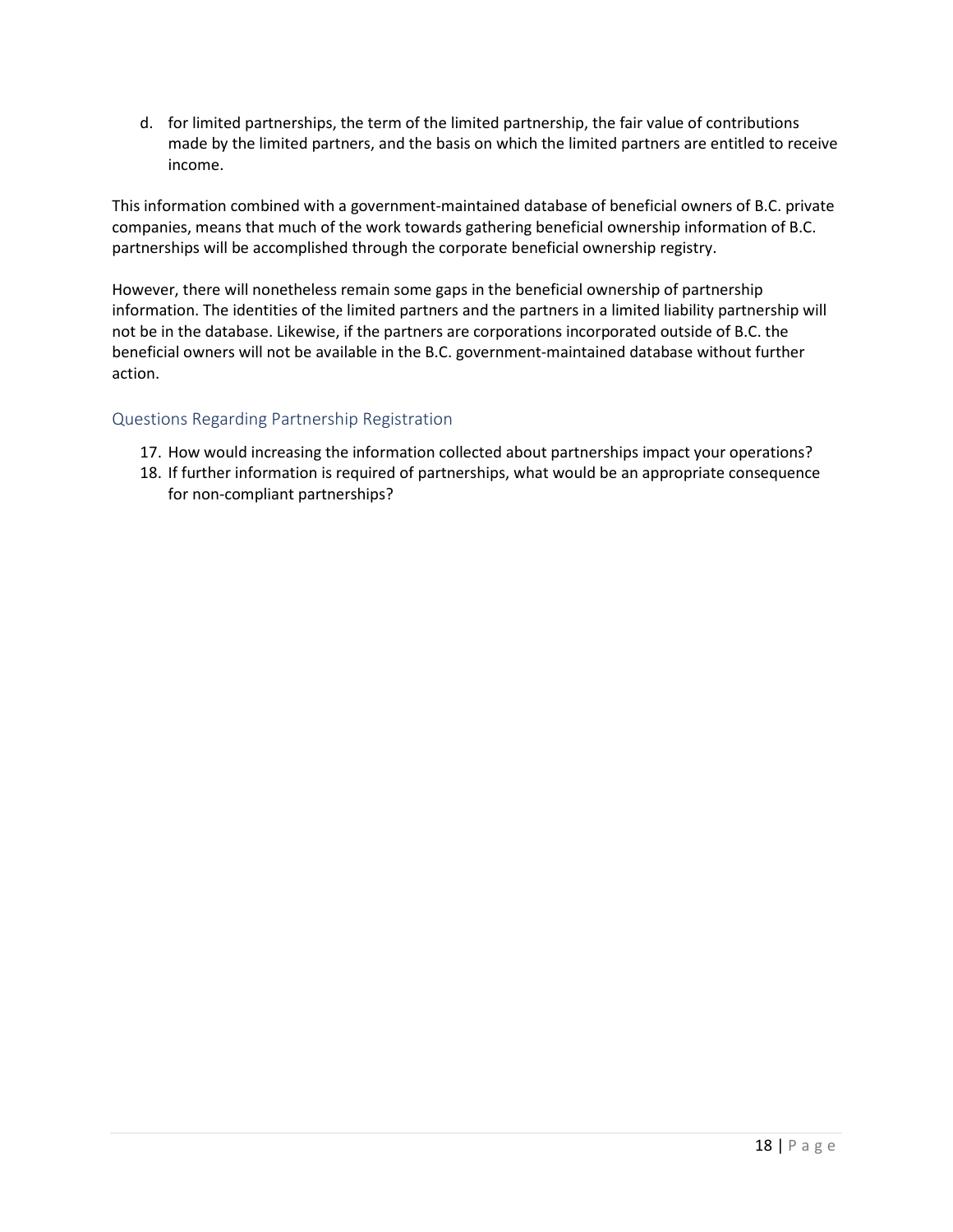## <span id="page-20-0"></span>Concluding Remarks

Thank you for taking the time to read through this paper and engage with the ideas and issues it addresses. Your input will help inform government's decisions regarding a beneficial ownership registry for B.C. companies and shape the legislative changes.

Please send your comments to **BCABO@gov.bc.ca** or:

Attn: Policy and Legislation Division BCA Beneficial Ownership Ministry of Finance PO BOX 9418 Stn Prov Govt Victoria, B.C. V8W 9W1

The consultation period is open until 4 pm March 27, 2020.

Public Nature of Consultation Process

The Ministry of Finance will share comments it receives with other branches of government, specifically the Corporate Registrar, who is responsible for the administration of the corporate registry and the Land Title and Survey Authority, who is responsible for the administration of the land owner transparency register.

Freedom of information legislation may require that responses be made available to members of the public who request access.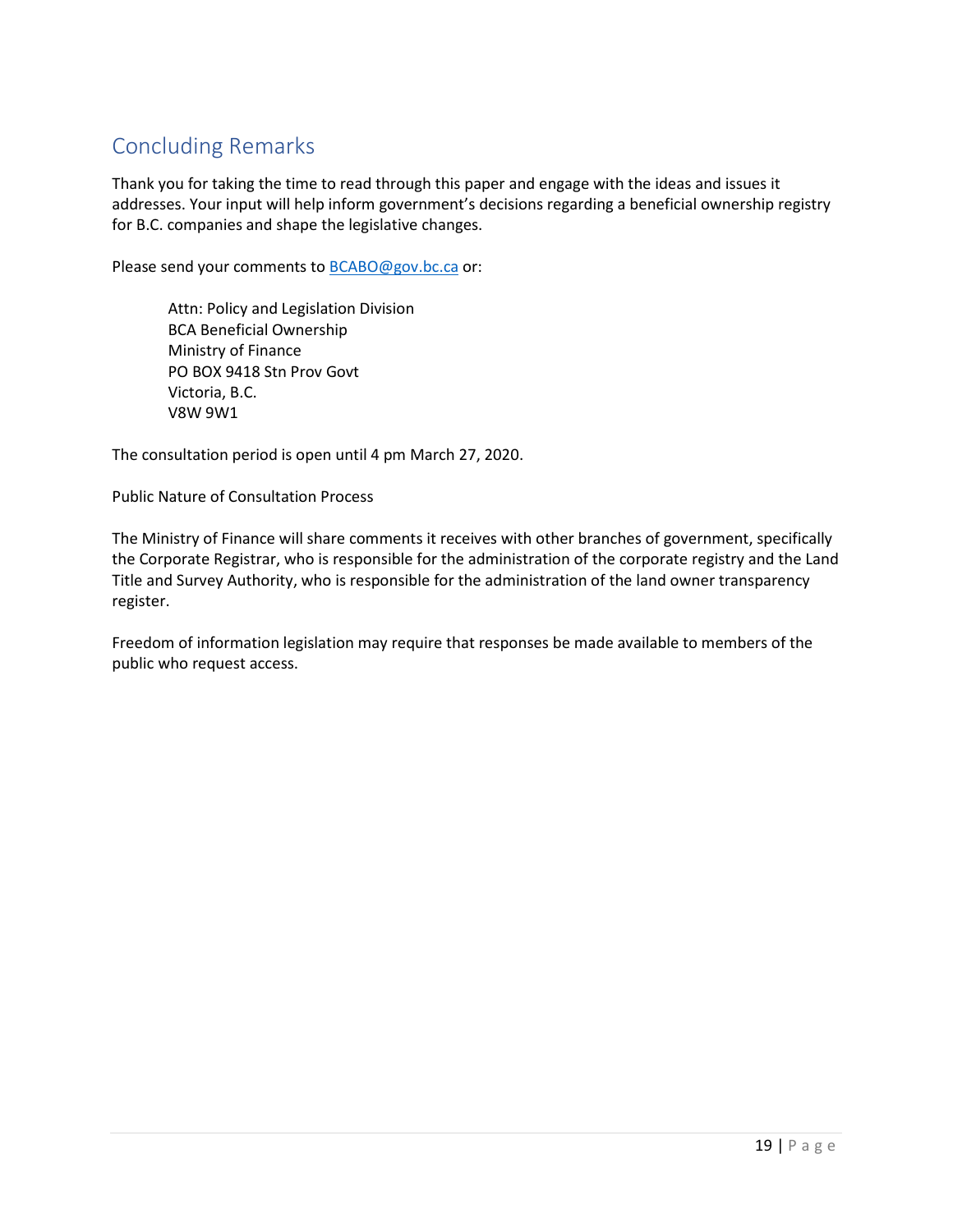# <span id="page-21-0"></span>Appendix 1 – Glossary of Terms

**"anti-money laundering Actor"** – means a person with responsibilities to investigate their clients under the *Proceeds of Crime (Money Laundering) and Terrorist Financing Act*.

**"beneficial owner" (Financial Action Task Force meaning)** – refers to the natural person(s) who ultimately owns or controls a customer and/or the natural person on whose behalf a transaction is being conducted. It also includes those persons who exercise ultimate effective control over a legal person or arrangement. This term is the focus of this paper.

**"beneficial owner" (legal meaning**) – refers to a person with a beneficial interest in the property. This includes a person with a beneficial interest in the property as a beneficiary in a trust but also includes a person with an interest in the property held by an agent or personal or legal representative. This paper never refers this type of beneficial owner.

**"corporate shareholder"** – refers to a shareholder of a company that is itself, a body corporate (B.C. company, federally-incorporated corporation, extra-provincially incorporated corporation).

**"Federal-Provincial-Territorial Working Group on Beneficial Ownership"** – refers to the group of federal, provincial and territorial government bodies and agencies working towards increasing beneficial ownership transparency across Canada.

**"Gender-Based Analysis +"** – refers to the analytical process of assessing a policy, program or initiative to determine its impact on diverse groups of women, men and non-binary peopl[e https://cfc](https://cfc-swc.gc.ca/gba-acs/index-en.html)[swc.gc.ca/gba-acs/index-en.html.](https://cfc-swc.gc.ca/gba-acs/index-en.html)

**"government-maintained registry"** – the centralized registry, operated by government where all the information about B.C. private companies' beneficial owners is stored. The word "registry" is used in this document to indicate a centralized database, while "register" is used for decentralized records stored in the companies' records offices.

**"Know your customer", "KYC"** – means the requirement of businesses to verify the identity of its customers prior to taking on the customer as a client under the *Proceeds of Crime (Money Laundering) and Terrorist Financing Act*.

**"public access"** – refers to allowing members of the public to access a B.C. private company's information about beneficial owners.

**"significant individual"** – is the legislative term for individuals described in section 119.11 of the *Business Corporations Act*. The tests of significant individuals in section 119.11 of the *Business Corporations Act*, implemente the Financial Action Task Force definition of beneficial owner into B.C. law. This term is synonymous with beneficial owner (Financial Action Task Force meaning).

**"transparency register"** – the internal register at the B.C. private company's records office listing the required information of the company's beneficial owners that is accessible by law enforcement, tax authorities and specified regulators.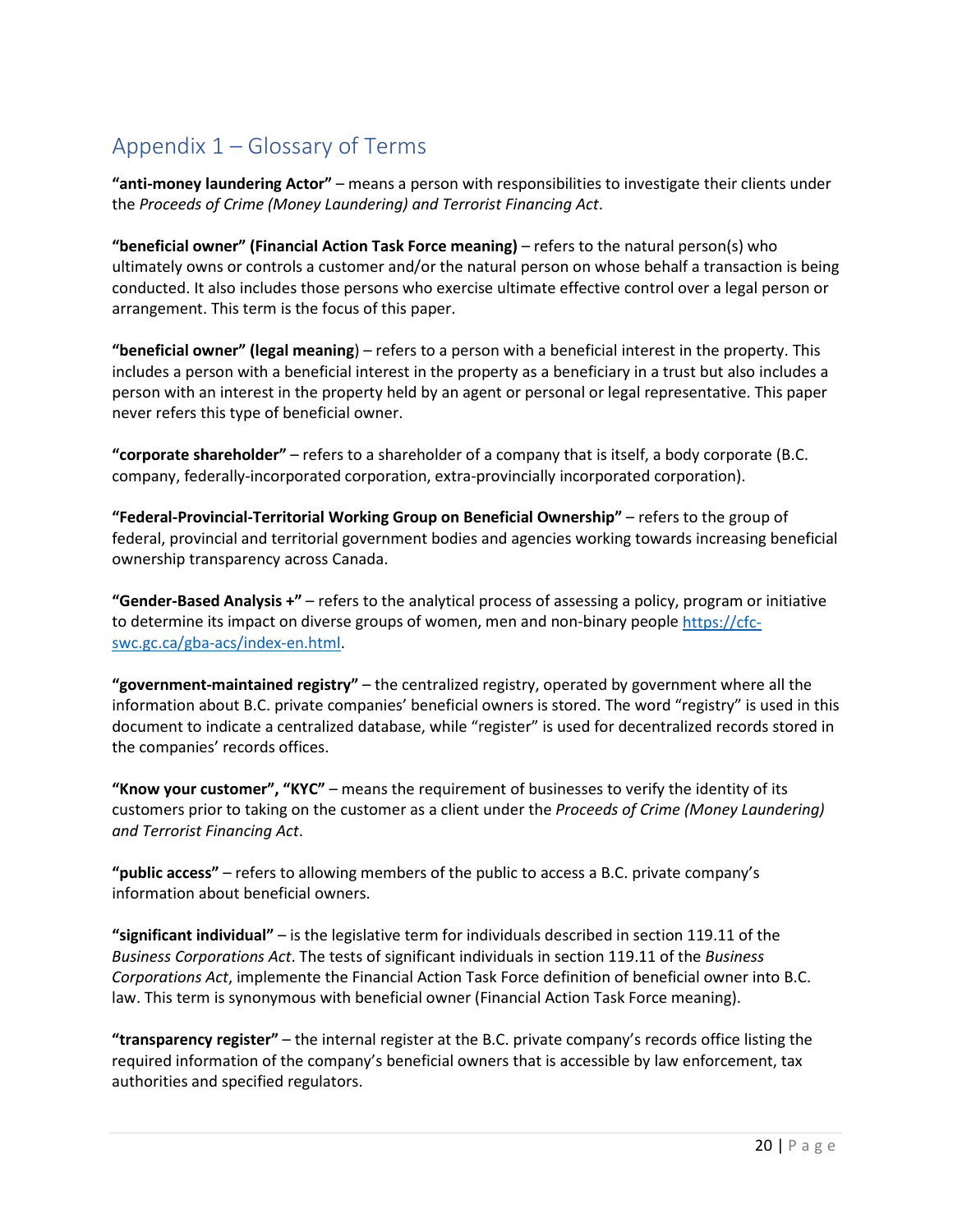# <span id="page-22-0"></span>Appendix 2 – Information Required in the B.C. Private Company's Transparency Register

For each significant individual, the company's transparency register must contain the following information:

- 1. full name, date of birth and last known address,
- 2. if they are a Canadian citizen or permanent resident of Canada,
- 3. if they are not a Canadian citizen or permanent resident of Canada, every country or state of which they are a citizen,
- 4. if they are a resident in Canada for the purposes of the *Income Tax Act* (Canada),
- 5. the date when they became or ceased to be a significant individual in the company, and a description of how they are a significant individual.